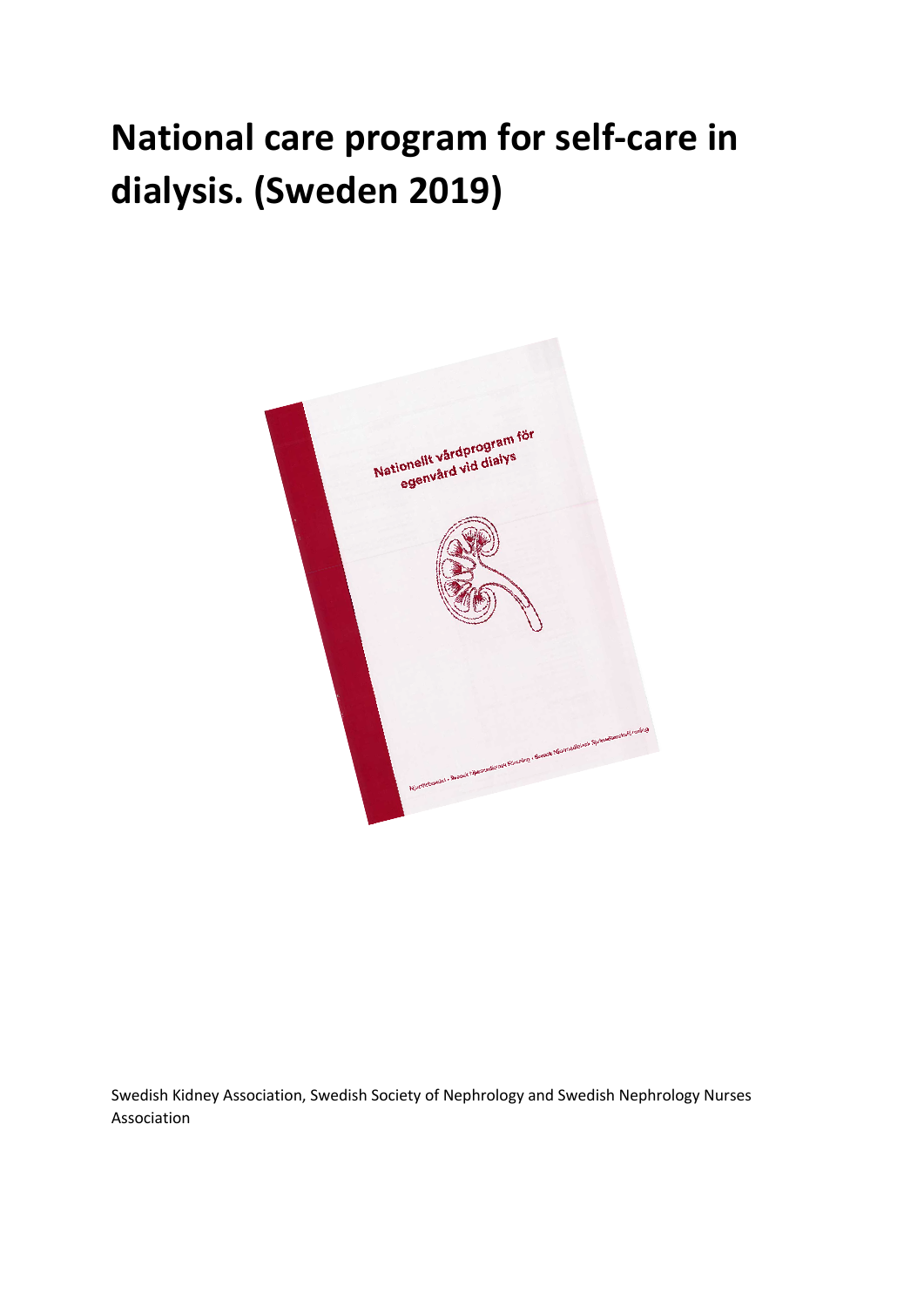#### **Contents**

| <b>Summary</b> | 3                                                                |    |
|----------------|------------------------------------------------------------------|----|
| 1.             | Introduction 5                                                   |    |
| 1.1            | Background<br>5                                                  |    |
| 1.2            | 5<br>Aim                                                         |    |
| 1.3            | A person-centered approach is essential for good quality of life | 5  |
| 1.4            | Goal<br>6                                                        |    |
| 1.5            | Course of care in chronic renal failure<br>6                     |    |
| 2.             | Self-care<br>7                                                   |    |
| 2.1            | Definition<br>$\overline{7}$                                     |    |
| 2.2            | Self-care in dialysis - concept definitions<br>7                 |    |
| 2.3            | Background and regulations 7                                     |    |
| 2.4            | Requirements 8                                                   |    |
| 2.5            | Assessment<br>8                                                  |    |
| 2.6            | Planning<br>8                                                    |    |
| 2.7            | Legal responsibility in relation to self-care 9                  |    |
| 2.8            | Insurance coverage in conjunction with self-care                 | 10 |
| 3.             | Prior to initiation of dialysis 10                               |    |
| 3.1            | Information about different dialysis options 10                  |    |
| 3.2            | Support functions related to self-care<br>11                     |    |
| 3.2.1          | Care team<br>11                                                  |    |
| 3.2.2          | Home modifications<br>11                                         |    |
| 3.2.3          | Support from social worker<br>11                                 |    |
| 3.2.4          | Support from dietician<br>11                                     |    |
| 3.2.5          | Support from physical therapist<br>11                            |    |
| 3.2.6          | Support from occupational therapist<br>11                        |    |
| 3.3            | Organization for self-care in relation to dialysis               | 11 |
| 4.             | Peritoneal dialysis (PD)<br>12                                   |    |
| 4.1            | Background<br>12                                                 |    |
| 4.2            | Method description<br>12                                         |    |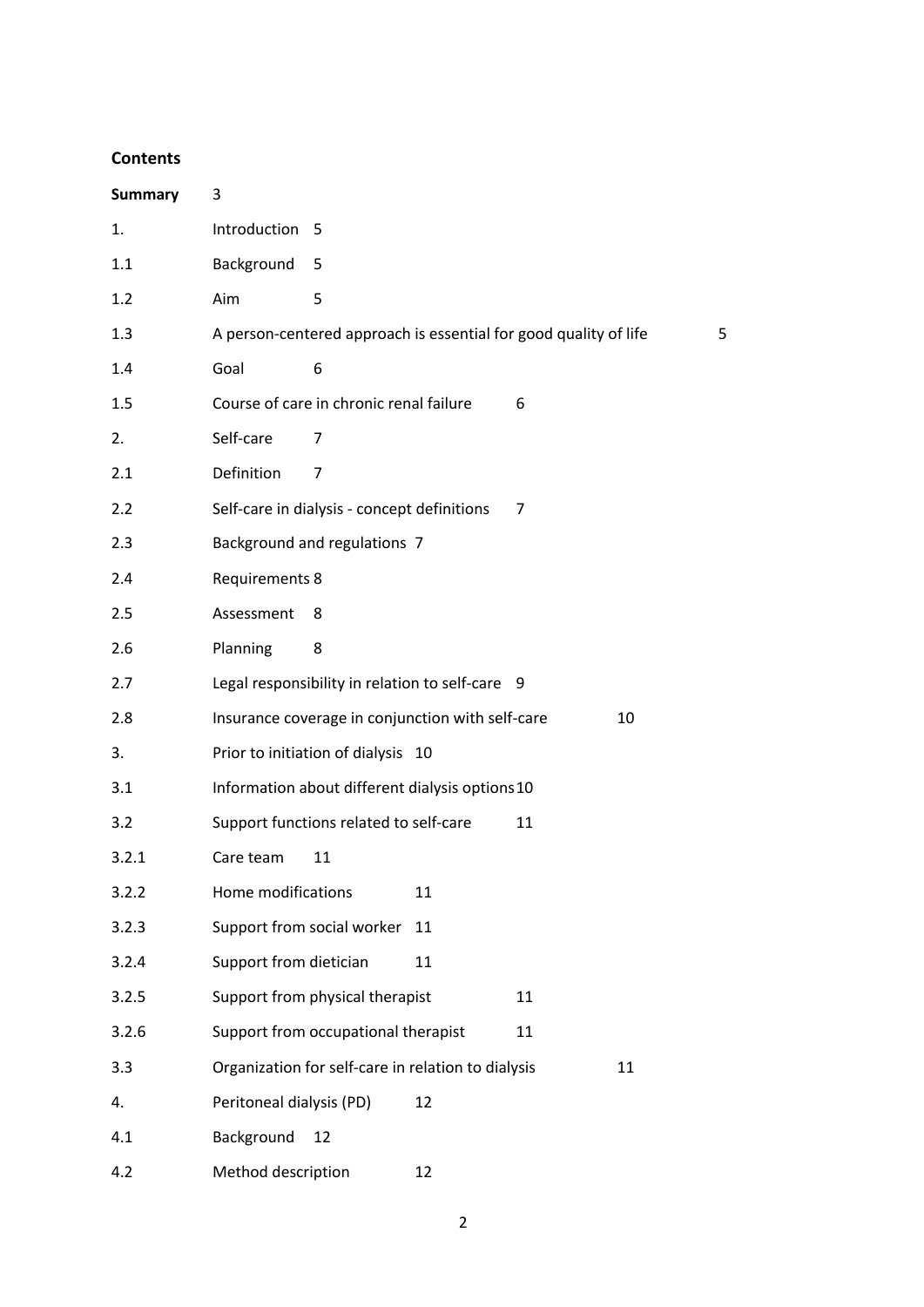| 4.3  | Organization 12                             |    |    |    |
|------|---------------------------------------------|----|----|----|
| 4.4  | Catheter placement                          | 12 |    |    |
| 4.5  | Dialysis training                           | 12 |    |    |
| 4.6  | <b>Assisted PD</b><br>13                    |    |    |    |
| 4.7  | Home modifications                          | 13 |    |    |
| 4.8  | Equipment prior to returning home           |    | 13 |    |
| 4.9  | Distribution and disposal of consumables    |    | 13 |    |
| 4.10 | Travel in conjunction with PD               |    | 13 |    |
| 5.   | Home hemodialysis (HHD)                     | 14 |    |    |
| 5.1  | Background<br>14                            |    |    |    |
| 5.2  | Method description                          | 14 |    |    |
| 5.3  | Dialysis access 14                          |    |    |    |
| 5.4  | Home dialysis training                      | 14 |    |    |
| 5.5  | Home modifications                          | 14 |    |    |
| 5.6  | Equipment prior to returning home           |    | 15 |    |
| 5.7  | Assistance and support after returning home |    |    | 15 |
| 5.8  | Follow-up of procedures                     | 15 |    |    |
| 5.9  | Distribution and disposal of consumables    |    | 15 |    |
| 6.   | Self-hemodialysis (SHD)                     | 15 |    |    |
| 6.1  | Background<br>15                            |    |    |    |
| 7.   | References<br>16                            |    |    |    |

# **Appendices**

| 1.              | Proposal for description of responsibility for HHD patients 17                                         |  |
|-----------------|--------------------------------------------------------------------------------------------------------|--|
| 2.              | Proposal for additional costs when applying for reimbursement of additional costs for<br><b>HHD 19</b> |  |
| 3.<br><b>PD</b> | Proposal for additional costs when applying for reimbursement of additional costs for<br>21            |  |
| 4.              | Proposal for home modifications that may be needed for HHD and PD<br>23                                |  |
| 5.              | Equipment that may be needed for HHD and PD<br>25                                                      |  |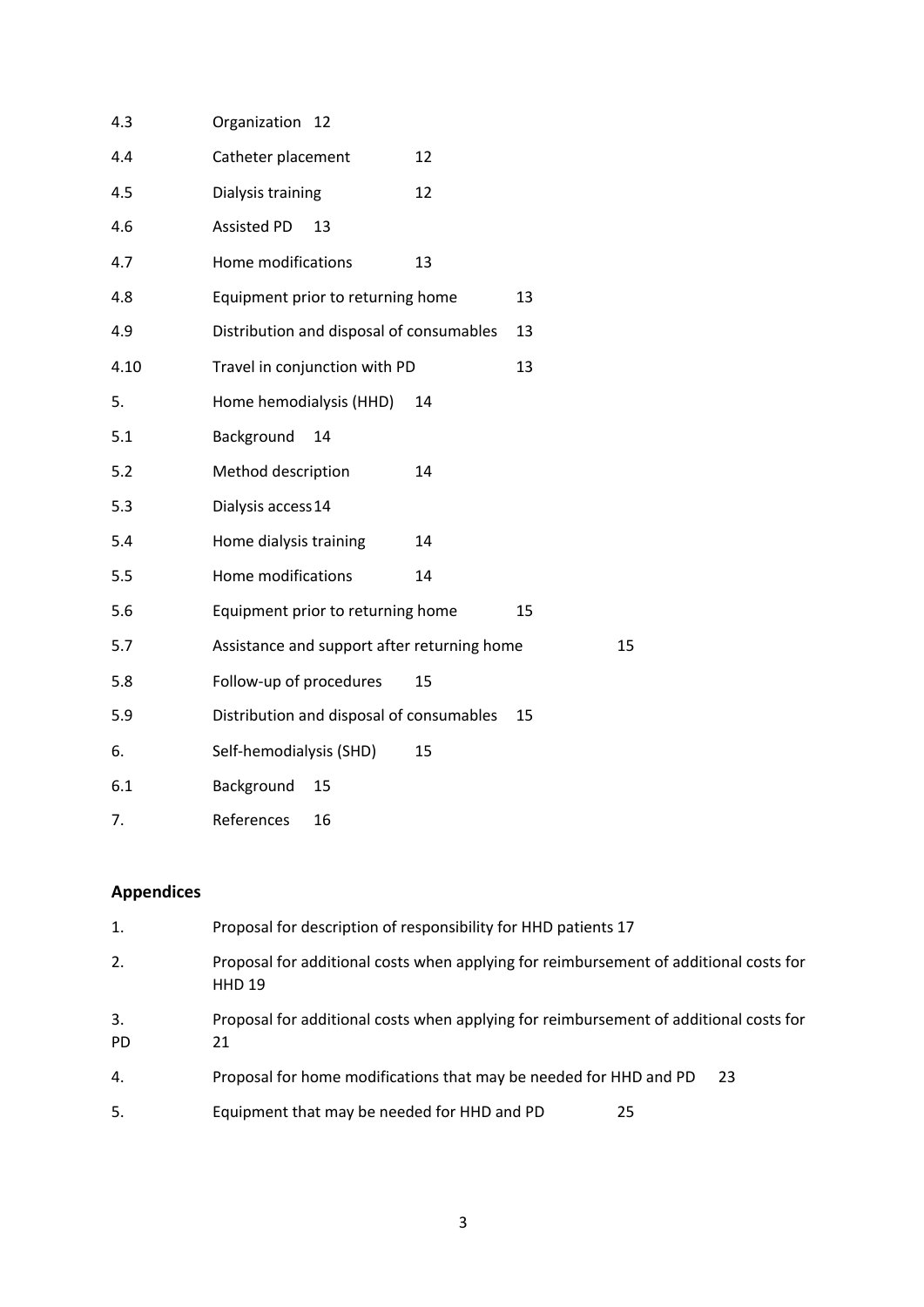- 6. Hemdialys i Sverige och effekter på arbetsmarknadsutfall och hälso- och sjukvårdskostnader *[Home dialysis in Sweden and effects on labor market outcomes and healthcare costs*] – **THIS IS NOT TRANSLATED**
- 7. PM juridiska förutsättningar för egen- vårdsbeslut vid dialysbehandling *[PM - legal requirements for self-care decisions in dialysis treatment] – THIS IS NOT TRANSLATED*

Appendices 6 and 7 are separate documents that can be downloaded from www.dialys.nu.

# **Summary**

According to the National Board of Health and Welfare (Socialstyrelsen) definition, self-care refers to the situation in which licensed medical personnel have assessed that an individual, either alone or with assistance from someone else, is capable of carrying out a medical procedure. Self-care in dialysis has been practiced since the late 1960s when the first patients brought home their dialysis equipment. Self-dialysis with support from medical personnel, referred to as "limited care," was very common until the early 1980s, after which the practice declined.

Since 2000, self-dialysis with varying degrees of support from healthcare personnel has once again become more common. Many dialysis centers have self-dialysis units that provide patients with the opportunity to manage their treatment independently without involvement of medical personnel, a process referred to as self dialysis (SHD). Some patients also manage their dialysis treatment independently at home. But the proportion of patients who have chosen to conduct dialysis at home, either as hemodialysis (HHD) or peritoneal dialysis (PD), has leveled off and even declined over the past two decades.

The purpose of this care program is to reverse that trend so that more people who require dialysis will have the opportunity to choose self-care. The care program also aims to establish national guidelines for all dialysis-related self-care and to replace local and regional care programs to ensure equal care regardless of home community. The care program is primarily intended for affected medical personnel and healthcare decision makers.

An explicit goal of the care program work group is to increase the proportion of patients who practice self-care in dialysis from the current level of barely 30 percent up to 50 percent. Peritoneal dialysis (PD) should be the method of choice when possible. It should be possible to increase the proportion of patients who practice PD from the current 20 percent up to 30 percent. The assessment of the work group is that 10 percent of patients should be able to practice hemodialysis at home (HHD). Currently, barely 4 percent of patients at one dialysis center practice self-dialysis (SHD). This proportion should be 10 percent.

At the start of the care program project, a health economics study was conducted at Lund University (see appendix) which concluded that HHD and PD have a positive impact on employment, while reducing healthcare costs. This conclusion should provide clear incentive to increase self-care initiatives concerning dialysis.

Currently, several obstacles need to be removed in order to increase the number of patients who practice dialysis at home. Reimbursement of additional costs when initiating home dialysis

after the age of 65 has not yet been established and only a few healthcare authorities have a regulatory framework that reimburses older patients for the additional costs related to dialysis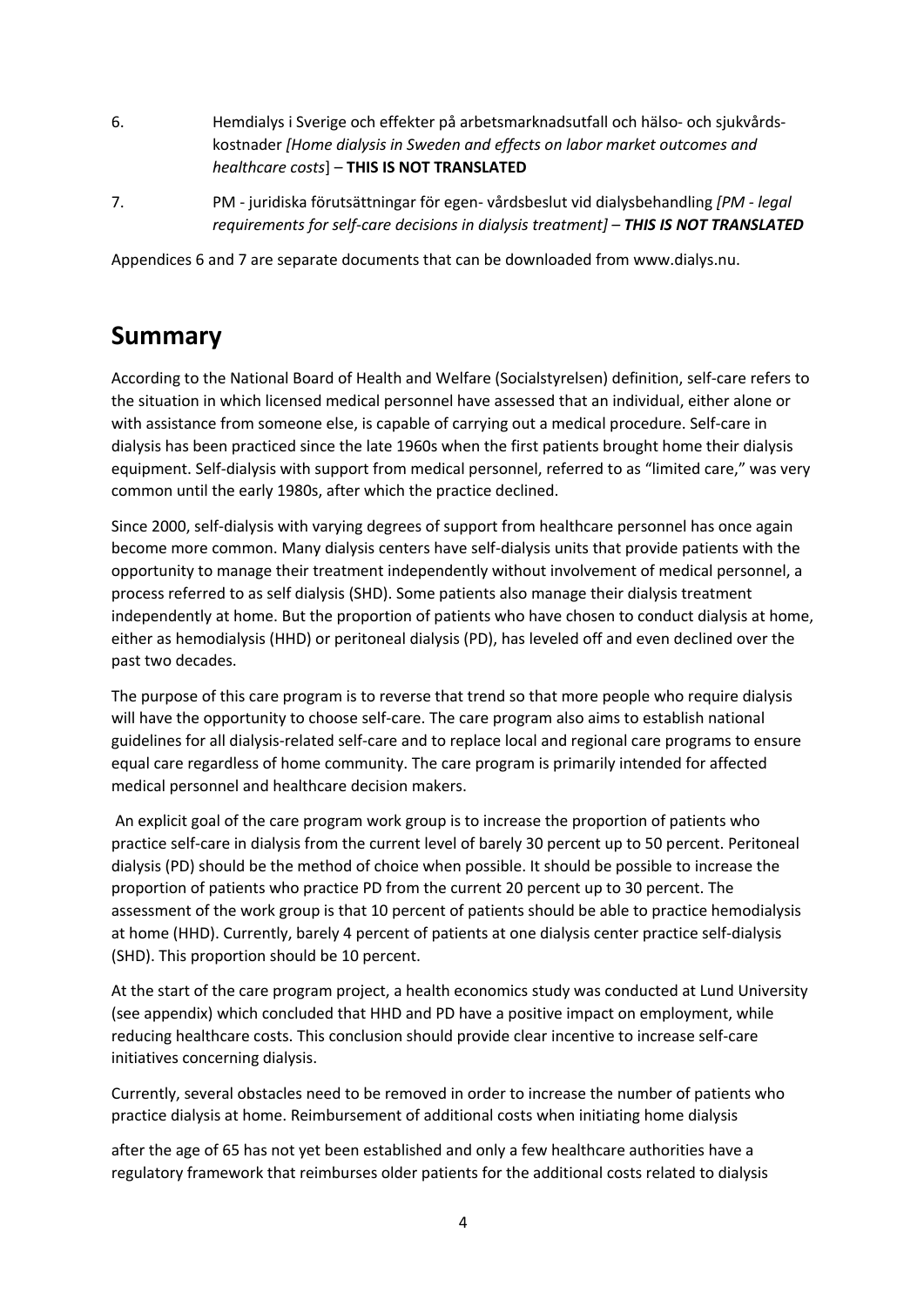treatment. The division of responsibilities between municipality and healthcare authority related to assisted PD is a problem which in some cases could preclude PD as an option for patients who need home healthcare services.

The care program stipulates the minimum requirements and conditions that need to be met, as well as the legal division of responsibilities, for patients who are partially or completely independent in managing their dialysis.

The work group that formulated the care program included representatives from the Swedish Kidney Association, the Swedish Society of Nephrology (SNF) and the Swedish Nephrology Nurses Association (SNSF). The project was financed by the National Board of Health and Welfare through funds earmarked for chronic diseases, as well as funding from the Swedish Kidney Association.

Stockholm, January 2019

Linda Afsenius, nurse, SNSF Maria Ageborg, nurse, SNSF Marie Blomén, nurse, SNSF Henrik Eriksson, board member, Swedish Kidney Association Håkan Hedman, chair, Swedish Kidney Association Marianne Liljenborg, nurse, SNSF Giedre Martuseviciene, nephrologist, SNF Stefan Melander, nephrologist, SNF Sara Norman, administrator, Swedish Kidney Association Tina Pajunen, vice chair, Swedish Kidney Association Helena Rydell, nephrologist, SNF

#### **Terms and abbreviations**

- HD hemodialysis.
- HHD home hemodialysis, hemodialysis conducted independently at home, or with assistance from a family member or other person.
- PD peritoneal dialysis carried out at home or as assisted PD with help from healthcare personnel employed within the municipality.
- SHD self-hemodialysis, hemodialysis carried out completely independently at a dialysis center without assistance from medical personnel.
- SHDLC self-hemodialysis (limited care) at the dialysis center with assistance from medical personnel.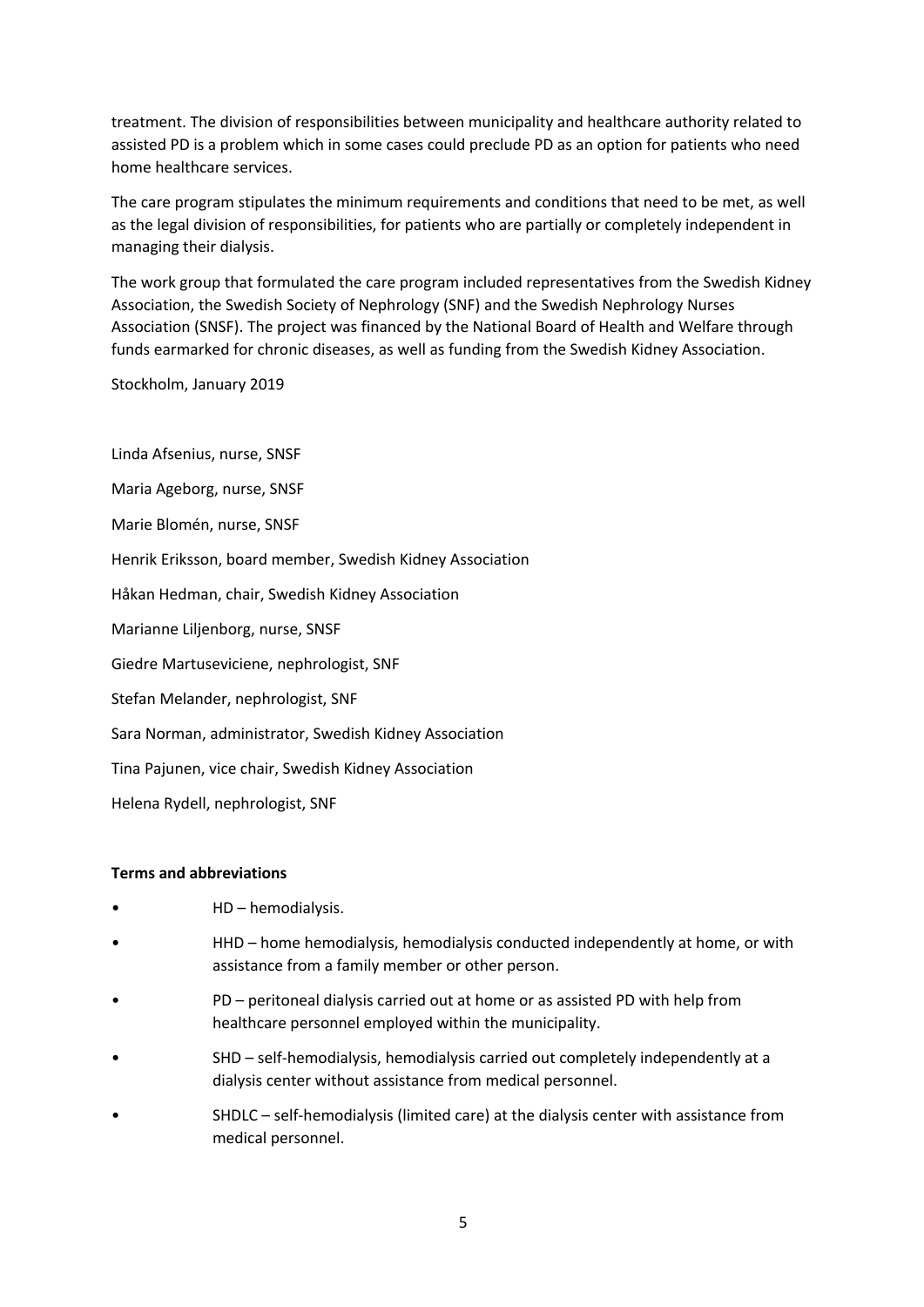# **1. Introduction**

#### **1.1 Background**

In 2015 the Swedish Kidney Association initiated a collaborative effort with the Swedish Society of Nephrology (SNF) and the Swedish Nephrology Nurses Association (SNSF) to arrange a workshop on self-care in dialysis. The common perception was that substantially more people undergoing dialysis should be capable of managing their treatment either completely independently, or with minimal assistance from medical personnel, than is currently the case. The dialysis centers do not always take advantage of these opportunities. The proportion of individuals who manage their own dialysis at home has remained constant for many years.

The workshop was held March 10-11, 2016. All relevant personnel categories from various parts of the country participated, along with individuals with personal experience of dialysis. External speakers participated during parts of the workshop and held talks on legal issues, health economics and person-centered care.

The workshop revealed large regional differences with respect to procedures and involvement with self-dialysis (SHD), home hemodialysis (HHD) and peritoneal dialysis (PD). These differences were clearly confirmed in the annual report of the Swedish National Kidney Registry.

The discussions also brought to light ambiguities regarding who is legally responsible for the treatment when patients manage dialysis themselves at the unit within the care provider's building, in the patient's home, or elsewhere. Furthermore, the insurance issue is unclear should a treatment injury occur, or if someone dies due to malpractice. The question of whether supplementary insurance is required in cases that are not covered by the Swedish patient insurance system was discussed and remained unresolved.

Everyone agreed that many people who undergo dialysis have untapped potential to manage their own treatment, either through PD, SHD or HHD. Opinion was unanimous that a national care program for self-care in dialysis is needed.

There was consensus among workshop participants to form an expert panel and task it with developing a care program for self-care in dialysis treatment. In the first six months of 2016, the Swedish Kidney Association appointed representatives from the Swedish Kidney Association, the Swedish Society of Nephrology (SNF) and the Swedish Nephrology Nurses Association (SNSF) to serve on the expert panel.

The National Board of Health and Welfare allocated two rounds of project funding in 2016 and 2017, totaling SEK 463,500, to develop the care program as part of the Government initiative to improve care for people with chronic diseases.

A health economics study was conducted within the framework of the project in late 2016 in collaboration with researcher Johan Jarl at Lund University

**1.2 Aim**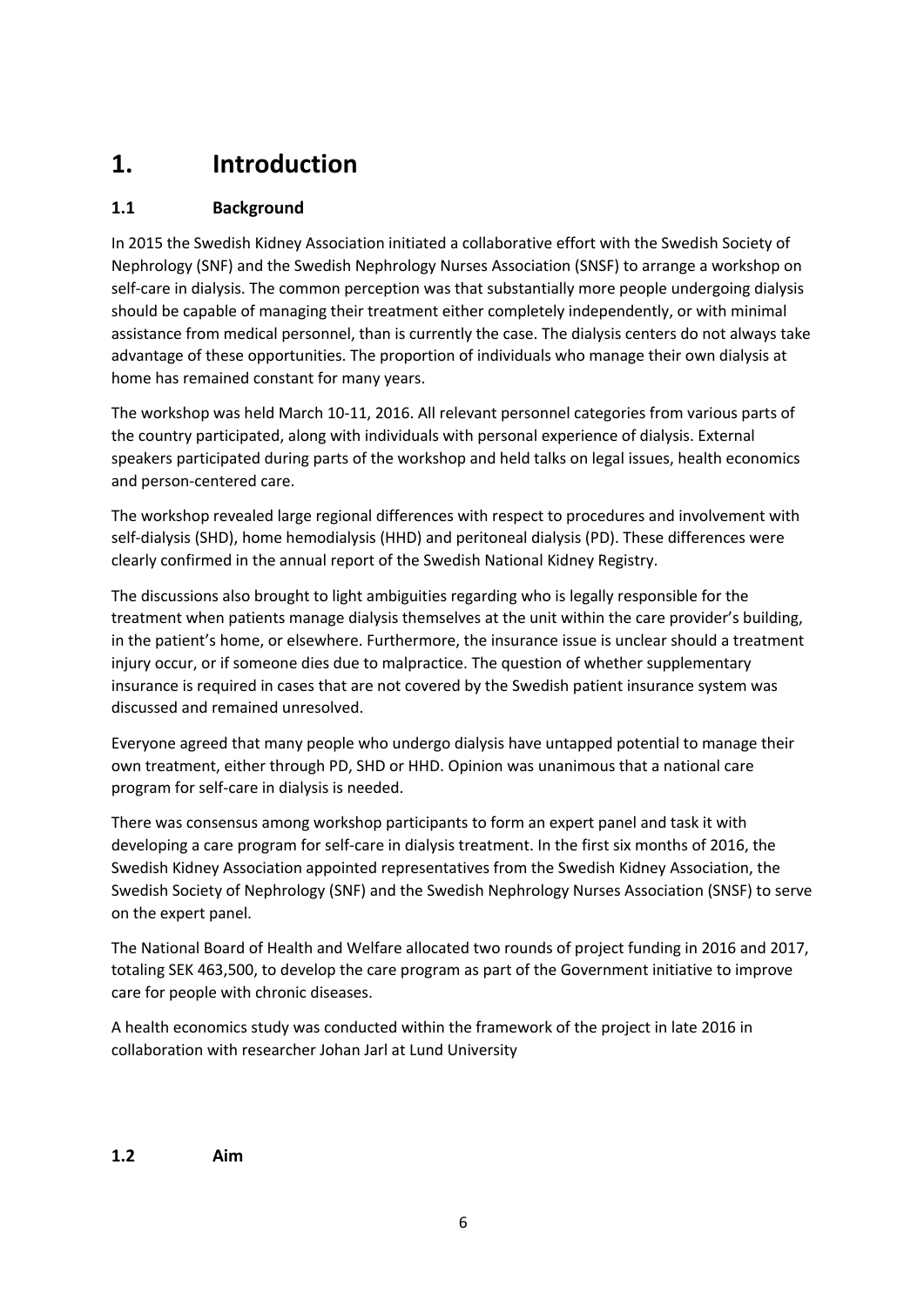The care program shall be a national care program for self-care and patient involvement in dialysis. The purpose is to create national guidelines to replace the many regional and local care programs currently in place. The goal is to achieve equal care regardless of regional affiliation. Such a national care program should take the needs and desires of the patient into account and promote a stronger partnership.

#### **1.3 A person-centered approach is essential for good quality of life**

In many cases, the realization that chronic renal failure is becoming life-threatening unless treatment such as transplantation or dialysis is initiated usually comes as a shock to the patient. Such information almost always triggers an existential crisis in the patient. Not until the new orientation phase does the individual become receptive to constructive solutions (Crisis and Development by Johan Cullberg). This knowledge is extremely important if the patient is to enter into partnership with the healthcare system and assume responsibility for self-management of a large portion of the treatment. This implies that self-care in dialysis (PD, HHD or SHD) is only a realistic alternative for patients who have passed beyond the existential crisis and started looking for their own solutions.

Patients for whom dialysis is being planned can become involved in their own treatment in many ways.

Everything hinges upon providing patients with knowledge and understanding of their renal disease, a process for which the groundwork should be laid long before the first dialysis treatment begins. Meeting people who are successfully undergoing dialysis may reduce fear and discomfort prior to starting their own dialysis treatment. Individual field trips to self-dialysis units and PD centers, as well as meeting people on home hemodialysis should be routine preparatory educational measures.

Knowledge about dialysis and how the equipment functions promotes self-esteem and quality of life, while allowing a partnership to develop between dialysis patients and medical personnel. Incremental learning and involvement aimed at ultimately gaining full control over dialysis treatment raises self-esteem and reduces dependence on medical personnel. A person-centered approach that views the dialysis patient as a partner increases quality of life while encouraging more people to opt for self-management of their treatment either in the unit or at home.

Self-care should be a goal for all patients undergoing renal care, not just those undergoing dialysis. This approach increases independence, while reducing dependence on healthcare resources. The use of modern digital technology for communication and monitoring can help more individuals to achieve self-management of their disease.

### **1.4 Goal**

The proportion of patients who independently manage their dialysis, either at home or as selfdialysis at a dialysis center, has remained constant for many years. A reasonable goal is for about 10 percent of all patients who require dialysis to have HHD, about 30 percent PD and at least 10 percent SHD.

### **1.5 Course of care in chronic renal failure**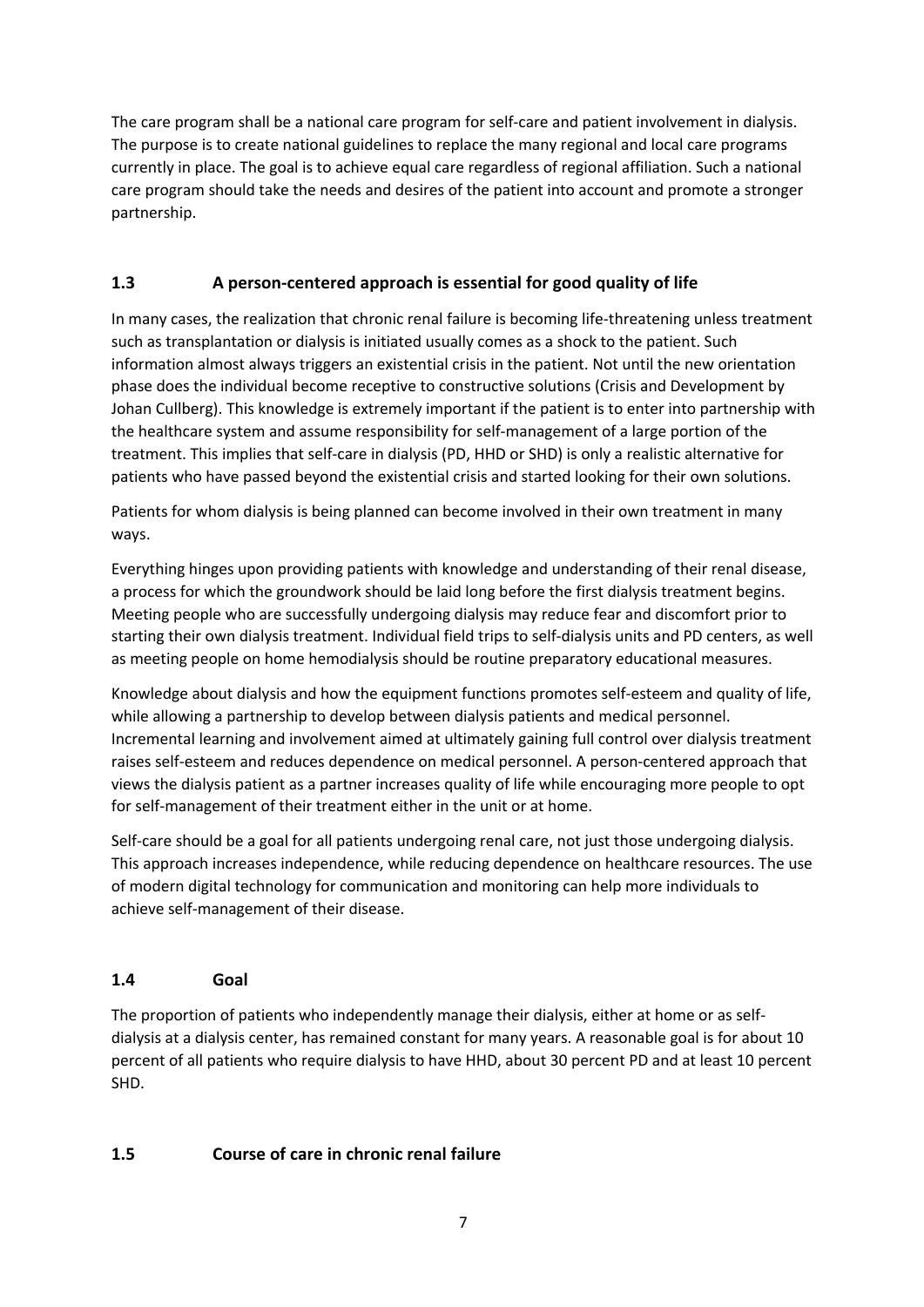Chronic renal failure can be divided into five stages, in which stage five ultimately requires treatment with renal transplantation or dialysis, known as active uremic care. Investigations and medical preparations for these treatments should usually begin during stage four or five, depending on how rapidly renal failure progresses. The renal failure coordinator should provide information and patient education, as well as initiate discussions concerning renal failure, dialysis and transplantation at an earlier stage. A few patients may choose to refrain from dialysis and renal transplantation, in which case they continue to receive medical treatment with follow-up at the renal clinic.

Patients who are healthy enough for renal transplantation may receive a kidney from a living donor, or be placed on a waiting list for transplantation from a deceased donor. Assuming favorable medical circumstances, renal transplantation should be a primary goal and should preferably be carried out prior to initiation of dialysis if the patient has a living donor.

Comprehensive patient information on various methods of dialysis should be provided well in advance, either in a group or individually, and should include how patients can actively participate and independently manage their dialysis at home or at a self-dialysis center. Self-care should be presented as an option that is well-suited to achieve treatment goals and well-being.

For the majority of patients, dialysis will be the first and only type of treatment. Patients who are planned for peritoneal dialysis require a peritoneal dialysis catheter to be surgically implanted in the abdominal cavity.

This procedure can advantageously be undertaken a few weeks before dialysis needs to be started. Patients who are planned for hemodialysis need to have an arteriovenous (AV) fistula created well in advance to access the bloodstream. Several months may be required before it can be used for dialysis. Concerning patients who do not have time for creation of an AV fistula, or who have problems with fistula maturation, dialysis may begin using central dialysis catheter access, which increases the risk of serious infections.

Patient education should be provided to individuals who plan to self-manage their peritoneal dialysis or hemodialysis well before dialysis becomes an absolute necessity.

Patients who present with acute renal failure, or who have had chronic renal failure unknown to the nephrology clinic, require immediate initiation of dialysis. Most of them will then receive inpatient hemodialysis using a central dialysis catheter. One challenge for the future is to increase the use of peritoneal dialysis in the acute setting and to help these patients transition to some form of selfdialysis following initiation of acute dialysis.

# **2. Self-care**

### **2.1 Definition**

According to the National Board of Health and Welfare (Socialstyrelsen) definition, self-care refers to the situation in which licensed medical personnel have assessed that an individual, either alone or with assistance from someone else, is capable of carrying out a medical procedure.

#### **2.2 Self-care in dialysis - concept definitions**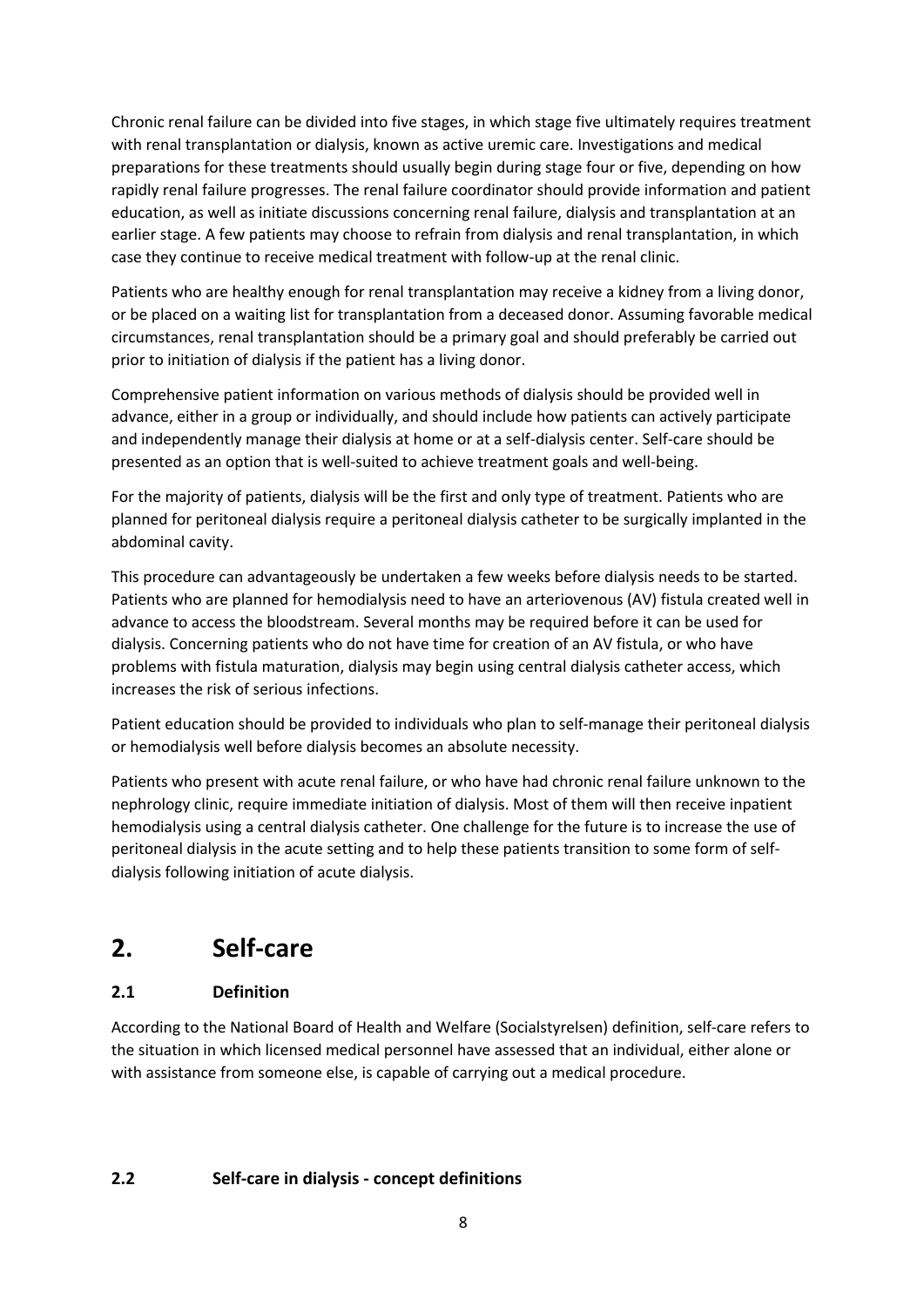This care program has been limited to three different types of care in the field of dialysis with the following definitions of terms according to the Swedish National Kidney Registry (SNR):

- HHD Home hemodialysis, hemodialysis conducted independently at home, or with assistance from a family member or other person.
- PD Peritoneal dialysis carried out at home or as assisted PD with help from healthcare personnel employed within the municipality.
- SHD Self-hemodialysis, hemodialysis carried out completely independently at a dialysis center without assistance from medical personnel.

#### **2.3 Background and regulations**

All health care, except for services provided under legislation concerning compulsory care, is voluntary and the patient has the right to refuse to receive care. Health care refers to interventions to medically prevent, investigate and treat illnesses and injuries. Health care includes services that are deemed to require personnel who are trained to provide healthcare services, or such personnel in collaboration with other staff. In general, it is not possible to identify what interventions constitute self-care because this depends on the circumstances in each case. According to the National Board of Health and Welfare's self-care regulations, the assessment must be carried out in consultation with the patient, based on the physical and mental health of the patient, while taking into account his or her life situation in general. This means that the result depends on whether circumstances enable the patient to safely manage self-care, or whether the patient can instruct someone else to help. If the individual is unable to assume responsibility for self-care, the result of the assessment depends on the nature of the available support and assistance. Self-care may be an option if the intervention can be safely carried out by someone else, such as a family member or personal assistant.

#### **2.4 Requirements**

One way to distinguish between health care and self-care is to assess whether or not the intervention requires personnel with medical training. If medically trained personnel are required, the situation involves health care and is therefore subject to healthcare legislation. However, under certain circumstances family members may have gained sufficient knowledge about the needs of an individual patient to be able to carry out interventions that usually require trained medical personnel. In such cases, the situation involves self-care. For example, this may be the case when parents help their children.

Should a patient have sufficient support so that the intervention can be safely carried out, it could also be considered to be self-care in situations such as when a few personal assistants are assigned to and become familiar with the needs of the individual patient.

#### **2.5 Assessment**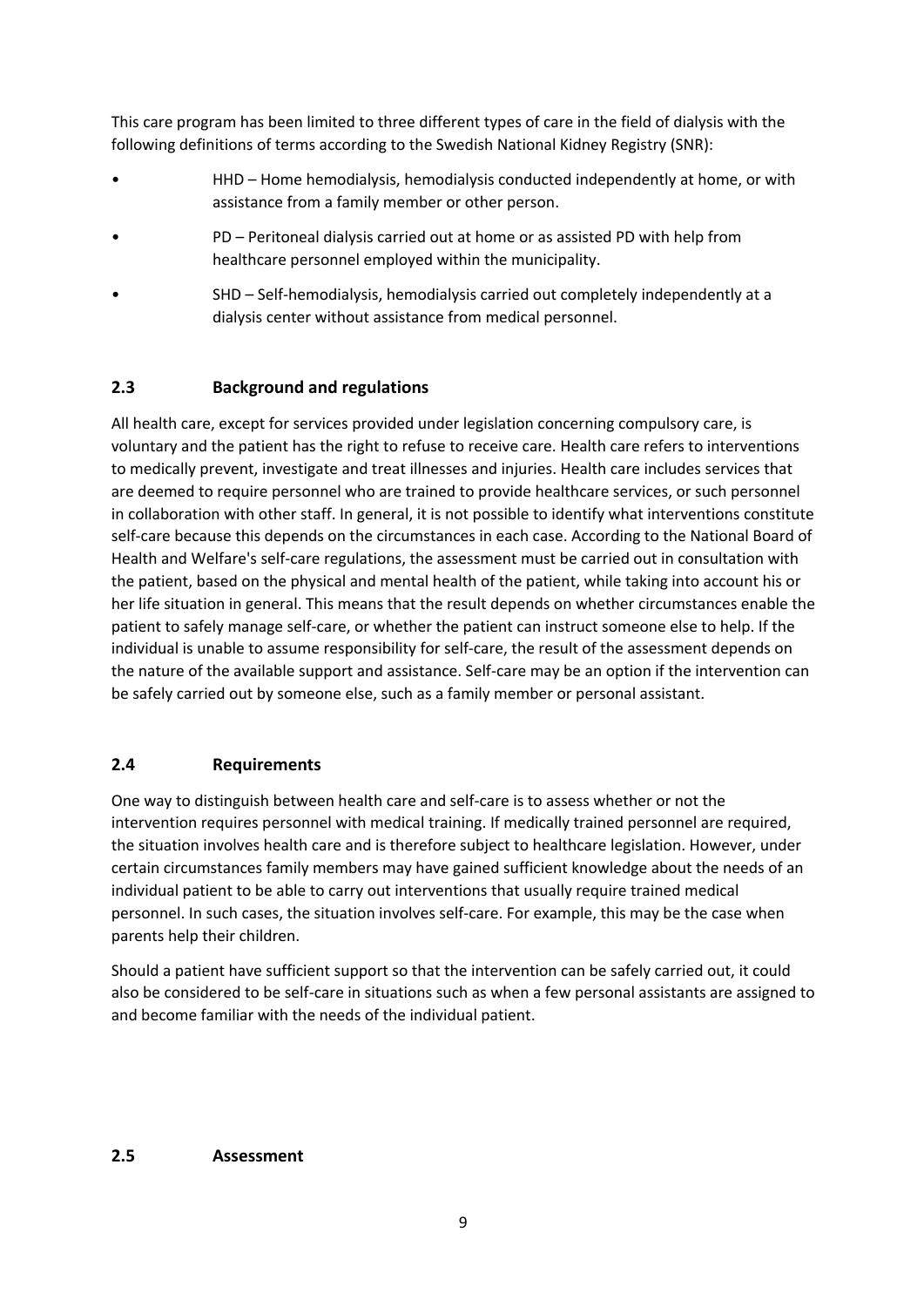Assessment according to the National Board of Health and Welfare regulations for assessment of self-care (SOSFS 2009: 6):

The treating licensed medical professional shall, within the limits of his or her area of responsibility, assess whether a medical intervention can be carried out as self-care. In other words, the healthcare provider determines what interventions can be carried out as self-care in each individual case. The person making the assessment must analyze whether any risks are associated with classifying the intervention as self-care. It must be determined whether the patient can safely carry out the relevant medical intervention as self-care, or whether the patient can accomplish the intervention with assistance from someone else.

The patient may need practical assistance in order to carry out the intervention as self-care. In such cases, the care provider responsible for the assessment must first consult with the person who is to assist regarding the regulations concerning confidentiality. A medical intervention must not be assessed as appropriate for self-care if the analysis shows that there is a risk that the patient will be injured.

The self-care assessment and planning must be documented in the patient's medical records.

The patient must receive information about what self-care entails. This means that the care provider making the assessment must inform the patient that the intervention to be carried by the individual alone or with help from a family member is not considered to be health care, and is therefore not covered by healthcare legislation.

#### **2.6 Planning**

It is important to plan self-care so that it can be carried out safely. For example, everyone involved must clearly understand what to do should the patient's situation change, whom to contact if the patient is at risk of injury and who should give instructions. If the patient is personally responsible for self-care, in relevant cases someone must be available who can be contacted should the patient's condition worsen and if the patient needs help.

#### **Self-care planning should clarify:**

- The intervention assessed as self-care
- Whether the patient will carry out self-care alone or with assistance from someone else.
- How information and instructions will be provided to those involved in delivery of selfcare.
- What measures should be taken and whom to contact, should the patient sustain or be placed at risk of injury or disease in conjunction with self-care.
- What measures should be taken and whom to contact, should the patient's situation change.
- How and when to follow up the assessment to permit self-care.
- When the assessment to permit, self-care should be reconsidered.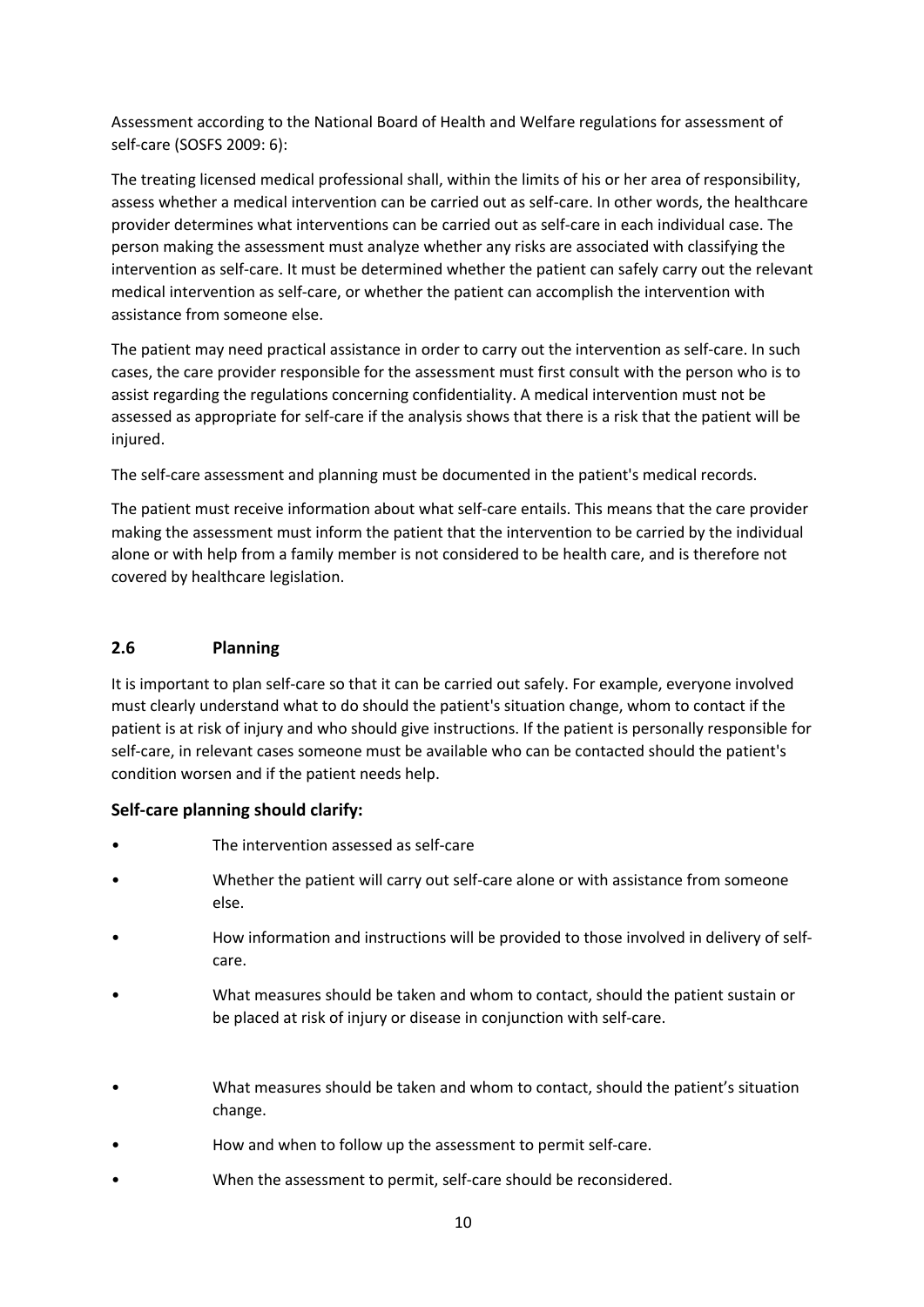#### **2.7 Legal responsibility in relation to self-care**

The legislator views self-dialysis as one of the more advanced care interventions that may be appropriate for self-care. The self-care decision means that the intervention can no longer be considered as health care within the meaning of the law. Therefore, interventions following such a decision are not covered by the regulatory system that applies to health care. The logical consequence of this is that the person in such cases who helps the patient to carry out the self-care intervention is not subject to supervision. Therefore, any error committed by such a person can only be legally addressed within the framework of criminal or labor law. The potential to intervene against the individual within the framework of these rules will be strongly dependent on the individual circumstances in each case. However, a licensed individual who assists the patient with self-care, which in some cases may be a family member, should be considered to be subject to supervision, regardless of whether assistance is provided privately or professionally.

The implications of the legislation and the National Board of Health and Welfare regulations entail requirements for licensed personnel to be responsible for educating and training patients and other individuals who participate in dialysis self-care.

The self-care decision means that the intervention can no longer be considered as health care. The logical line of reasoning is that the requirements of the Health Care Act do not apply to self-dialysis carried out in hospitals. The patient is to a certain extent responsible for incidents and events that may cause personal injury. However, an incident shown to occur as a consequence of a self-care decision made by licensed healthcare personnel based on erroneous grounds may still result in criticism aimed at the doctor. It is the responsibility of licensed healthcare personnel to ensure that the patient is not subjected to greater risk as a consequence of self-care compared with the same intervention carried out by healthcare personnel.

As a start, it can be concluded that SOSFS 2009:6 says nothing about where a self-care intervention should take place, even though the assumption is that such interventions are generally carried out in the patient's home. The point of departure should therefore be that a self-care intervention can be carried out wherever it becomes relevant. However, further analysis should be undertaken concerning whether other sections of the law within the legal medical regulatory system are affected.

The general requirement for safety and appropriateness of premises and equipment are described in Chapter 5, Section 2 of the Health Care Act (2017:30, HSL), as follows: "Premises in which healthcare services are provided must be staffed by the appropriate personnel and equipped as necessary so as to provide good care." It has been established above that the self-care decision means that the intervention can no longer be considered as health care. The logical line of reasoning is that the requirements of the Health Care Act do not apply to self-dialysis carried out in hospitals.

The fact that self-dialysis is considered to be self-care does not limit the responsibility of the care provider or healthcare personnel under SOSFS 2008:1 concerning the use of medical devices. In other words, the regulations governing both self-care and the use of medical devices apply to self-dialysis. The head of services is responsible for ensuring that the medical device used in self-dialysis on the hospital premises and in the patient's home must meet the same safety, service and maintenance requirements as equipment within the healthcare system at large.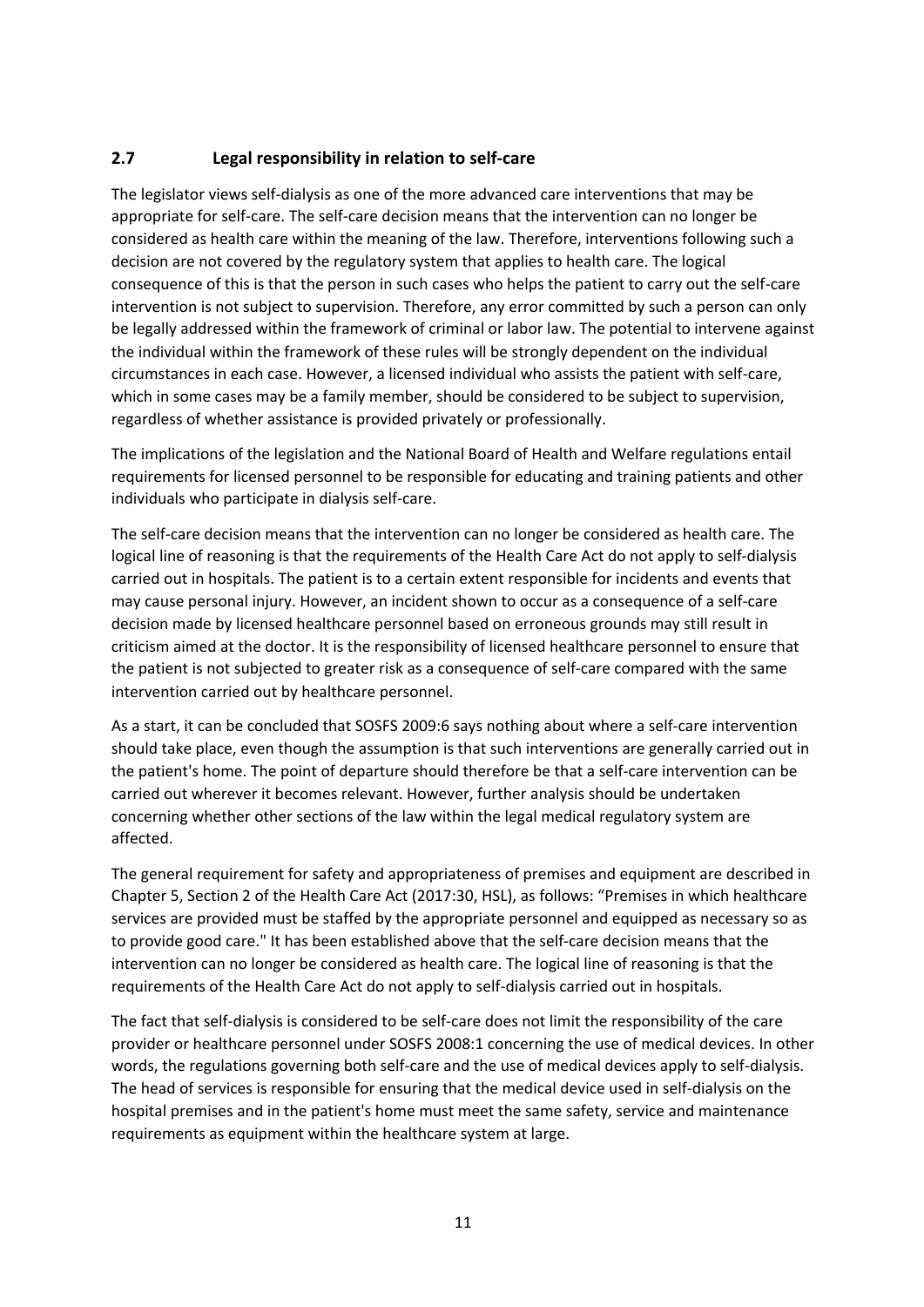Regarding self-dialysis, when the intervention is to be carried out in the home of the patient, the head of services is responsible for ensuring that the equipment provided to the patient is safe and traceable. The information that ensures traceability must be documented in the patient's medical records. In addition, the head of services is responsible for assessing what skills are required by professionals who prescribe the equipment, and the prescriber must possess that skill.

(Information in section 2.7 from Institutet för Medicinsk Rätt AB)

#### **2.8 Insurance coverage in conjunction with self-care**

Society covers patients who suffer personal injury in conjunction with care and treatment through the Patient Injury Act (1996:799). However, this legislation only applies to injuries that occur in conjunction with healthcare services provided by personnel covered by Chapter 1 of the Patient Safety Act (primarily people who are licensed by the National Board of Health and Welfare to provide health care). Since self-care is not carried out by such personnel, there is a gap in the law concerning insurance coverage for people who self-manage their dialysis.

All care providers, both public and private, are obliged to take out insurance that covers their liability to pay compensation in such cases. Patients are covered through the care provider insurance policy. Each healthcare region in Sweden carries patient insurance through Löf (Landstingens Ömsesidiga Försäkringsbolag), which thereby insures about 90 percent of Sweden's care providers. In its capacity as an insurance company, Löf reviews each reported case. Since no case of hemodialysis-related injury has yet come under review, there is no precedent.

It is important to assess private insurance coverage, such as household insurance, sickness and accident insurance and life insurance. These are taken out privately and premiums and terms vary among different insurers.

As a rule, it is not possible for people to insure themselves against a known illness (pre-existing condition) when the policy is taken out. The insurance companies carry out their own risk assessment of the state of health of the individual, but it can be difficult to insure against sequelae of the illness. This applies to both health insurance and life insurance. Accident insurance offers protection for a sudden external unforeseen event caused by something over which the policyholder has no control. People who have a mortgage have the option to take out loan protection insurance as an alternative to life insurance.

Since a dialysis machine requires water and water lines in the home, there is a risk of accidents such as leaks that may damage interior furnishings. People who live in a single-family home or a condominium should have a supplement to their home insurance that covers any damage to the residence.

An umbrella policy covers sudden unforeseen events. The liability insurance included in the home insurance policy provides protection for lawsuits against the insured, for example if water damage in a condominium causes damage in a neighboring residence.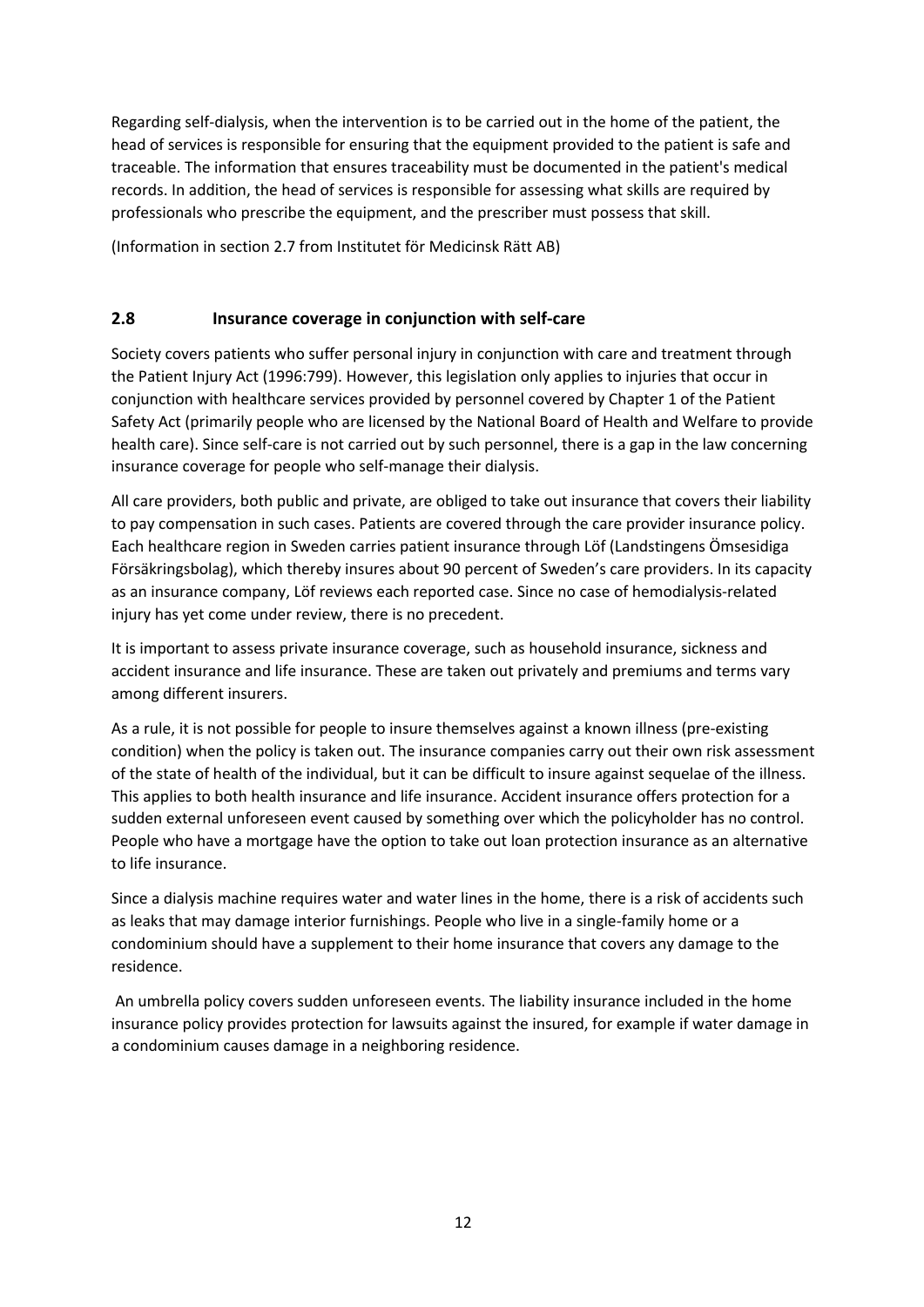# **3. Prior to initiation of dialysis**

# **3.1 Information about different dialysis options**

The renal failure coordinator should provide the patient with information concerning self-care options well in advance of starting dialysis. If dialysis needs to be started emergently, the patient should be provided with support and information as soon as possible regarding the respective advantages of SHD, PD and HHD.

Both patient and family should receive information about the various treatment options at hand well in advance of starting dialysis. PD should be considered the method of choice when deemed medically feasible and where the patient considers him/herself to have the resources to successfully manage such treatment. PD provides the greatest freedom of movement and because treatment is continual it results in an even exchange of waste products and excess fluid, for which reason PD is to be considered the dialysis method of choice.

Patients with residual function who are undergoing HD that was started emergently should have the right to receive support and information about the possibility of changing their treatment to PD.

# **3.2 Support functions related to self-care**

# **3.2.1 Care team**

People who require dialysis, regardless of self-care, shall have access to a care team, in which the patient is viewed as a participating member of the team. A care team should comprise a doctor, nurse, social worker, dietician, physical therapist and, if necessary, medical technician, psychologist and occupational therapist.

### **3.2.2 Home modifications**

Home improvement grants can be applied for through the municipality when dialysis is carried out at home. The purpose is for people with disabilities to be able to remain in their homes and live as independently as possible. Specifically, the home infrastructure must be adapted to meet the needs of the disability. In some cases, investments in the plumbing system may be necessary in order to carry out dialysis. For the grant to be approved, an occupational therapist, doctor or other expert must certify that the modification is necessary. People who rent an apartment must obtain permission from the landlord to allow the modification to be carried out. Condominium owners may also require permission from the homeowner's association. Grants are only approved for modifications to a permanent residence in which the applicant intends to live permanently. Application procedures for the grant vary by municipality.

# **3.2.3 Support from social worker**

The social worker who is part of the care team must provide the patient with information concerning the financial support to which the patient is entitled to cover additional costs and, if necessary, to provide counseling. In cases where the patient is not entitled to disability benefits from the Social Insurance Agency, for example as a result of the 65-year rule, the healthcare authority shall provide similar financial assistance to cover the additional costs incurred as a result of home dialysis treatment. Currently, the rules applied by the various healthcare authorities differ in regard to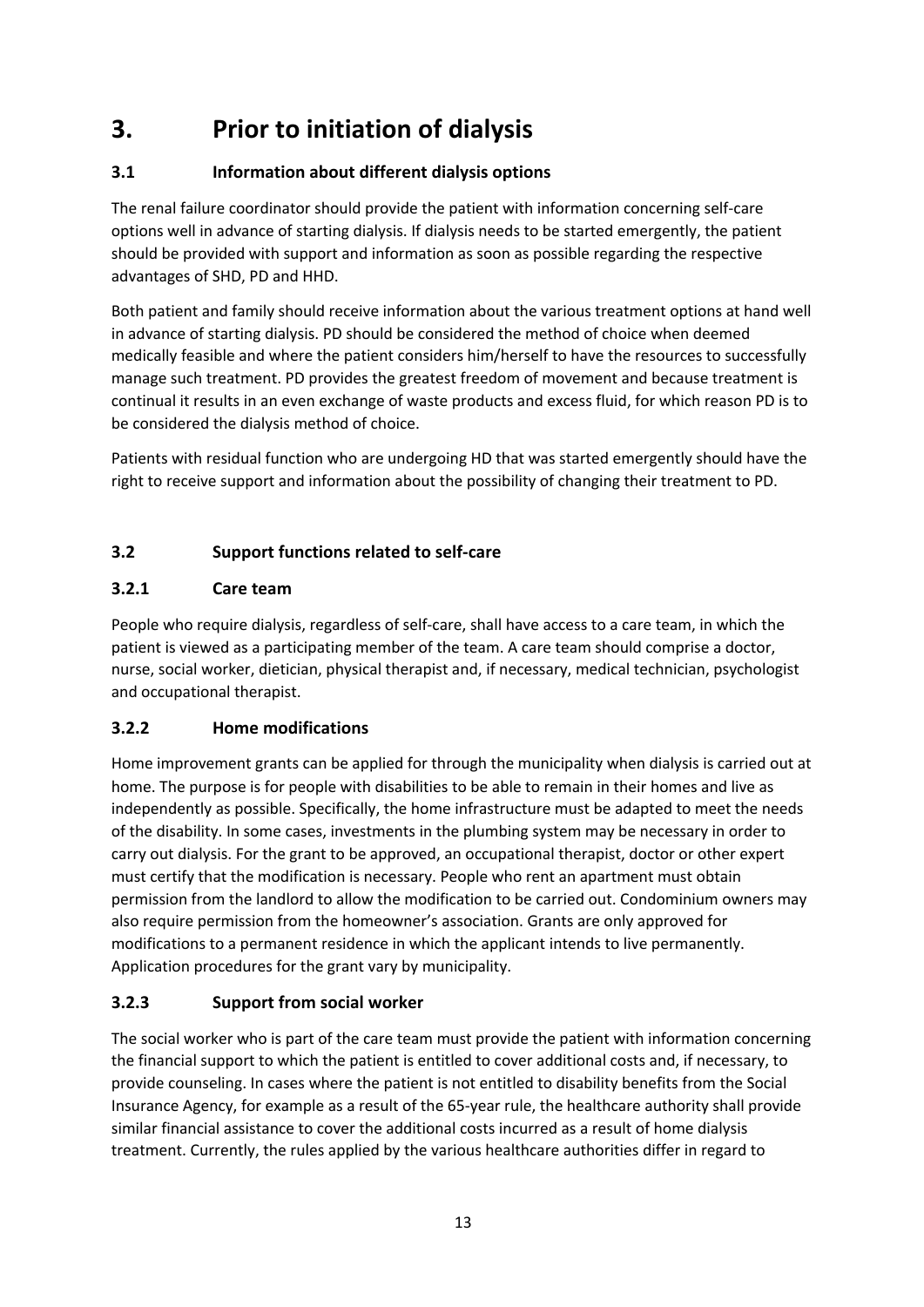reimbursement for additional costs, which in some cases may prevent the patient from receiving treatment at home.

### **3.2.4 Support from dietician**

Diet is an important part of all dialysis treatment. Each dialysis patient, regardless of whether treatment occurs at home or at a dialysis center, should be given the opportunity in conjunction with training and while under treatment to receive dietary counseling from a dietician who is a member of the care team.

### **3.2.5 Support from physical therapist**

Each dialysis patient, regardless of whether treatment occurs at home or at a dialysis center, should be in contact with a physical therapist who is a member of the care team in order to create a personalized exercise program aimed at maintaining or improving physical fitness.

#### **3.2.6 Support from occupational therapist**

To plan housing modifications and assess the need for assistive devices related to home dialysis, PD or HHD, the patient should have access to an occupational therapist who is a member of the care team.

#### **3.3 Organization for self-care in relation to dialysis**

To ensure continuity and expertise, HHD training and education should be concentrated to larger home dialysis centers or to closely collaborating smaller centers. Collaboration with a center that is well-organized to handle HHD is preferable. PD can advantageously be based at the same center as HHD. A single location offering both HHD and PD may be advantageous to patients, in the event that the type of dialysis needs to be changed. Patients and personnel are already acquainted with one another, which contributes to a sense of security. The home dialysis center can advantageously be located outside the traditional hospital campus in order to emphasize the healthy aspects of these patients. When training is provided at a general dialysis center, it should be conducted in a private room.

# **4. Peritoneal dialysis (PD)**

#### **4.1 Background**

Just over one quarter of the dialysis population uses PD, which is the second most common form of dialysis. Three-quarters of patients who self-manage their dialysis have chosen PD. This is a mobile treatment that can be conducted exclusively in the home or wherever else the patient may be. Use of PD varies significantly across the country, but in general it is underused. One goal is for about 30 percent of all dialysis patients to use PD.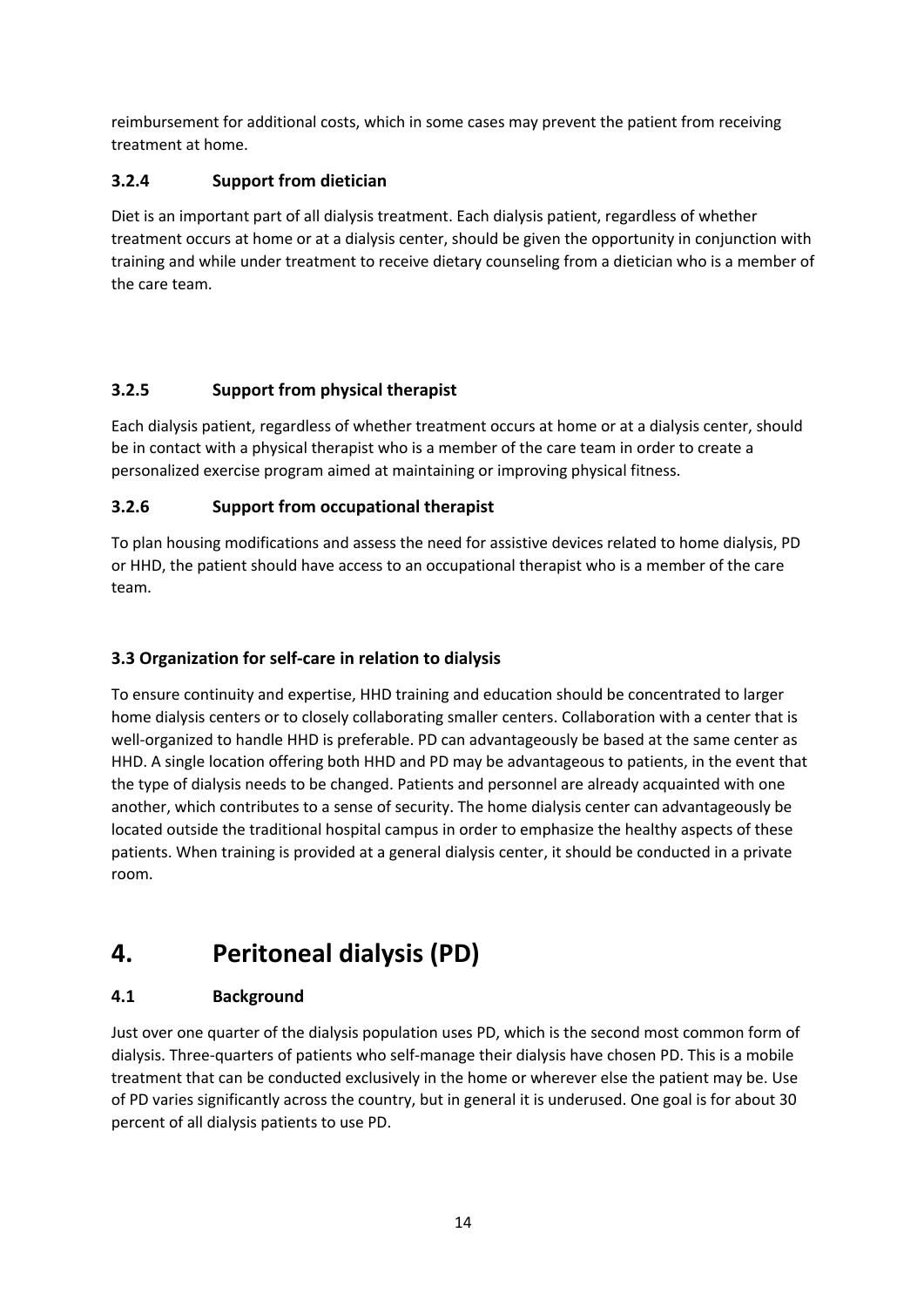#### **4.2 Method description**

In PD, the peritoneum functions as a dialysis membrane. About 2 liters of dialysis fluid are pumped in and out of the abdomen through an implanted dialysis catheter. Through the processes of osmotic pressure and diffusion, an exchange of metabolic waste products and excess fluid, normally filtered by the kidneys, occurs between the peritoneum and the dialysis fluid.

The treatment can either be conducted manually 4–5 times during daytime, known as continuous ambulatory peritoneal dialysis (CAPD), or by using a machine that automatically turns the dialysis fluid on and off at night (APD). Assisted PD is used in cases where the person is unable to selfmanage dialysis. In these cases, treatment is administered by specially trained personnel within municipal home health care.

#### **4.3 Organization**

PD services at a dialysis center should be staffed by specially assigned personnel. PD services can be advantageously integrated with other self-care options at the dialysis center. Patients should be informed about where they can obtain additional information and support should treatment-related complications arise. Since many patients carry out their treatment at night, advice should be available to them round the clock.

#### **4.4 Catheter placement**

Catheter placement should be undertaken well in advance of the planned start of dialysis. The surgeon should be experienced to ensure proper function and minimal risk of complications. If there is a lack of experienced surgeons at the center in question, catheterization should be undertaken at a center where expertise is available.

#### **4.5 Dialysis training**

Patients who are planned to have PD should, together with a family member or friend, receive information from the renal failure coordinator or the PD nurse well before the estimated start of dialysis regarding the treatment process and how it may affect lifestyle and the family situation, as well as about what requirements need to be met in the home. Manual (CAPD) and/or automatic dialysis fluid management using the machine at night (APD) should be discussed during the initial phase. Provided there are no medical obstacles, patients should be given the opportunity to select the method of choice best suited to their lifestyle. Planning prior to PD catheter placement is important since too long a delay in a uremic patient has negative consequences on training time. Similarly, experience shows that placing a PD catheter too early may cause more technical problems, such as changes in catheter position.

Training and education should begin as soon as the PD catheter is assessed to function. If it is still too early to begin using the PD catheter at the start of training/education, a training apron can be used. Home visits should be planned to resolve any additional issues prior to the start of dialysis. A social worker should be contacted regarding the grant application for additional costs well in advance of the anticipated start of dialysis. Should assistive devices and housing modifications be needed, an occupational therapist should be included in the team to prepare for discharge to the home.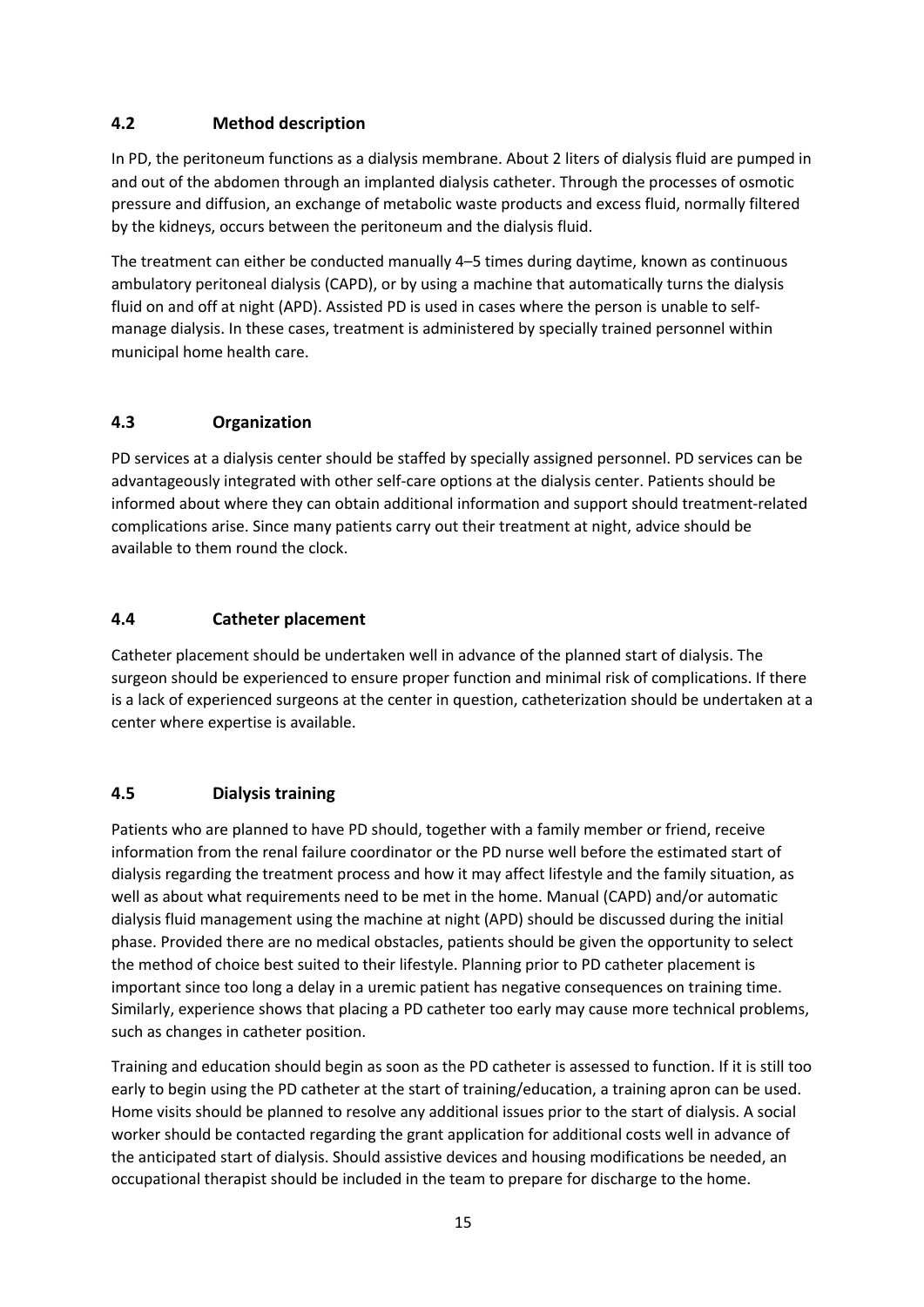During the training period, patients should be offered housing at a patient hotel or regular hotel, unless they are able to stay at home.

# **4.6 Assisted PD**

If it has been determined that the patient is unable to manage PD independently, municipal home health care should be contacted to ensure that specially trained personnel who can assist the patient are available. The district nurse may delegate the task to assistant nurses who have received special training and who will collaborate with the patient's own PD nurse. In certain cases, initial assistance with PD may serve as support and a continuation of training with the ultimate aim of enabling the patient to manage treatment independently.

#### **4.7 Home modifications**

PD usually does not require any special modifications to the home. There should be sufficient room to store materials since the liquids occupy a large amount of space. Support from the social worker should be provided since it may be necessary to move to a different residence. An occupational therapist should be involved under special circumstances in conjunction with home modifications. Should the home need to be remodeled, the patient must contact the municipality to apply for a housing modification grant.

#### **4.8 Equipment prior to returning home**

Once patients are fully educated and ready to begin home dialysis, the PD center should provide them with the necessary equipment to use at home. Should the patient require additional assistive devices/technical solutions in order to manage their PD treatment, the PD center along with, for example, the medical engineering department, should offer assistance.

### **4.9 Distribution and disposal of consumables**

Distribution of consumables and disposal of empty packaging must be done according to an individually tailored plan. Consumables should be delivered directly to the patient's home or other address.

Patients should be informed of any changes to the range of consumables offered, and if necessary, be given new instructions on proper use. Patients should be able to place orders online or by phone.

### **4.10 Travel in conjunction with PD**

One of the advantages of PD is that the patient is significantly more mobile compared with other types of dialysis and the treatment can be carried out wherever the patient may be. Regarding longer trips in Sweden and abroad, the PD center should help the patient to order sufficient fluids.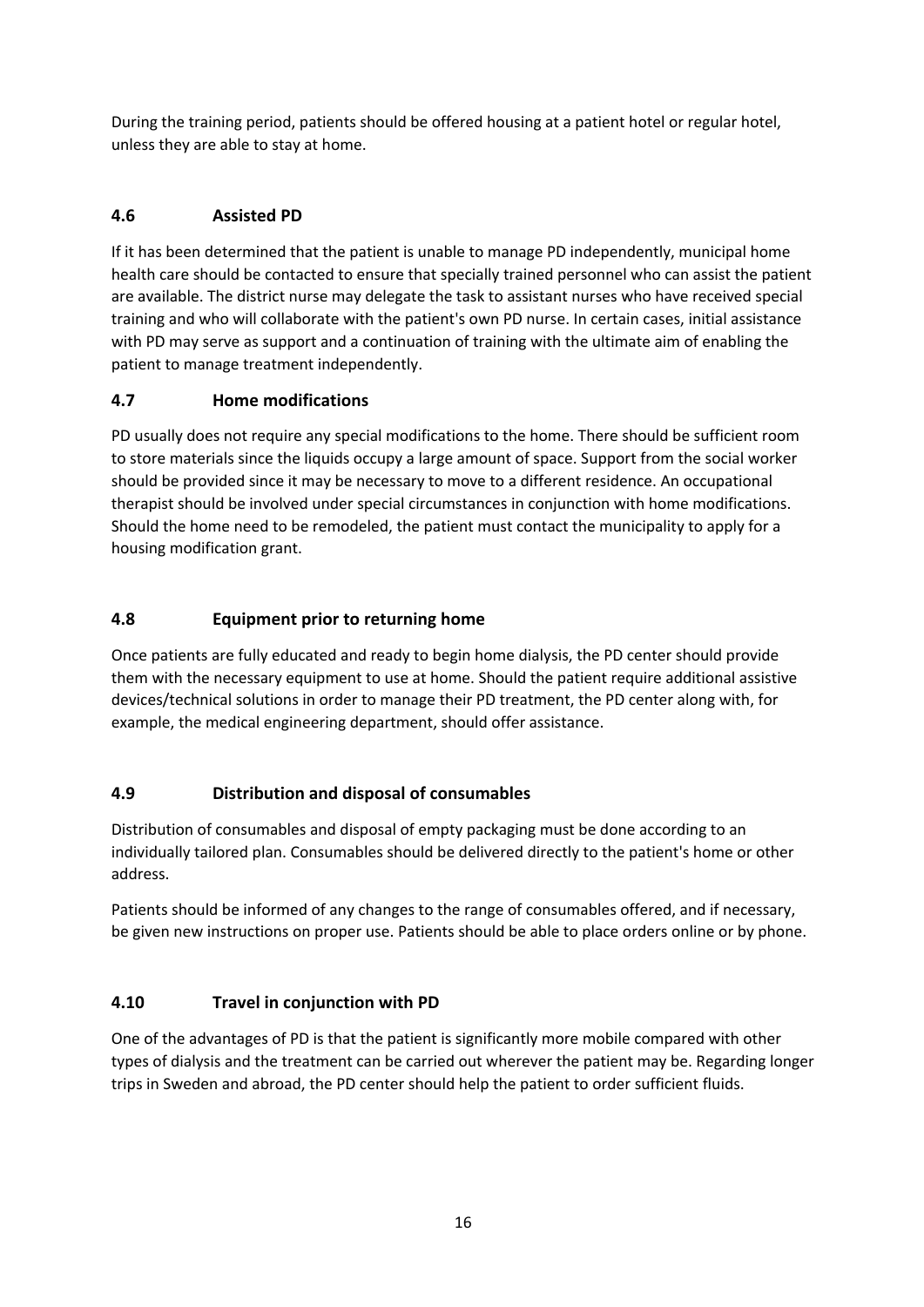# **5. Home hemodialysis (HHD)**

### **5.1 Background**

Over three quarters of all dialysis patients use hemodialysis. This treatment is generally carried out at a dialysis center. The patient may manage treatment independently, either as self-dialysis (SHD) at a special center or at home (HHD).

Both SHD and HHD are underused with less than four percent use of each among people on dialysis. One goal is for about 10 percent or more of all dialysis patients to be able to carry out dialysis at home.

### **5.2 Method description**

In hemodialysis, the blood is purified outside the body for which good access to the bloodstream is required, known as vascular access. This can be accomplished through an arteriovenous fistula (AV fistula), which means that an artery and vein are connected through a surgical procedure in order to achieve high blood flow. Another common alternative is placement of a central dialysis catheter (CDC). In both cases, blood is continuously pumped through tubes from the patient's vascular access to the dialysis machine, which serves as an artificial kidney in which waste products and water are filtered through a semipermeable membrane. The purified blood is then returned to the patient.

### **5.3 Dialysis access**

An AV fistula should be placed by an experienced surgeon well in advance of starting dialysis in order to minimize the risk of complications. Should such expertise be unavailable at the home hospital, the patient should be referred for this procedure to a center that is staffed with a specialist in dialysis access.

### **5.4 Home dialysis training**

Training prior to discharge to the home should be carried out at a dialysis center, home dialysis center, or in the patient's own home. To enable a timely return home, patients should be offered training five days per week. This also provides the patient with an idea of how it feels to carry out dialysis more often, thereby increasing motivation for more frequent dialysis. If the dialysis center is far from home, patients should be offered the opportunity for overnight accommodation at a patient hotel or the like during the training period.

All information should be documented and signed by both the patient and trainer(s). A written manual with instructions and measures to be taken for various alarms and error codes that may arise should be provided for treatment with the dialysis machine. The manual can advantageously be made available on a digital tablet which can be provided to the patient as needed.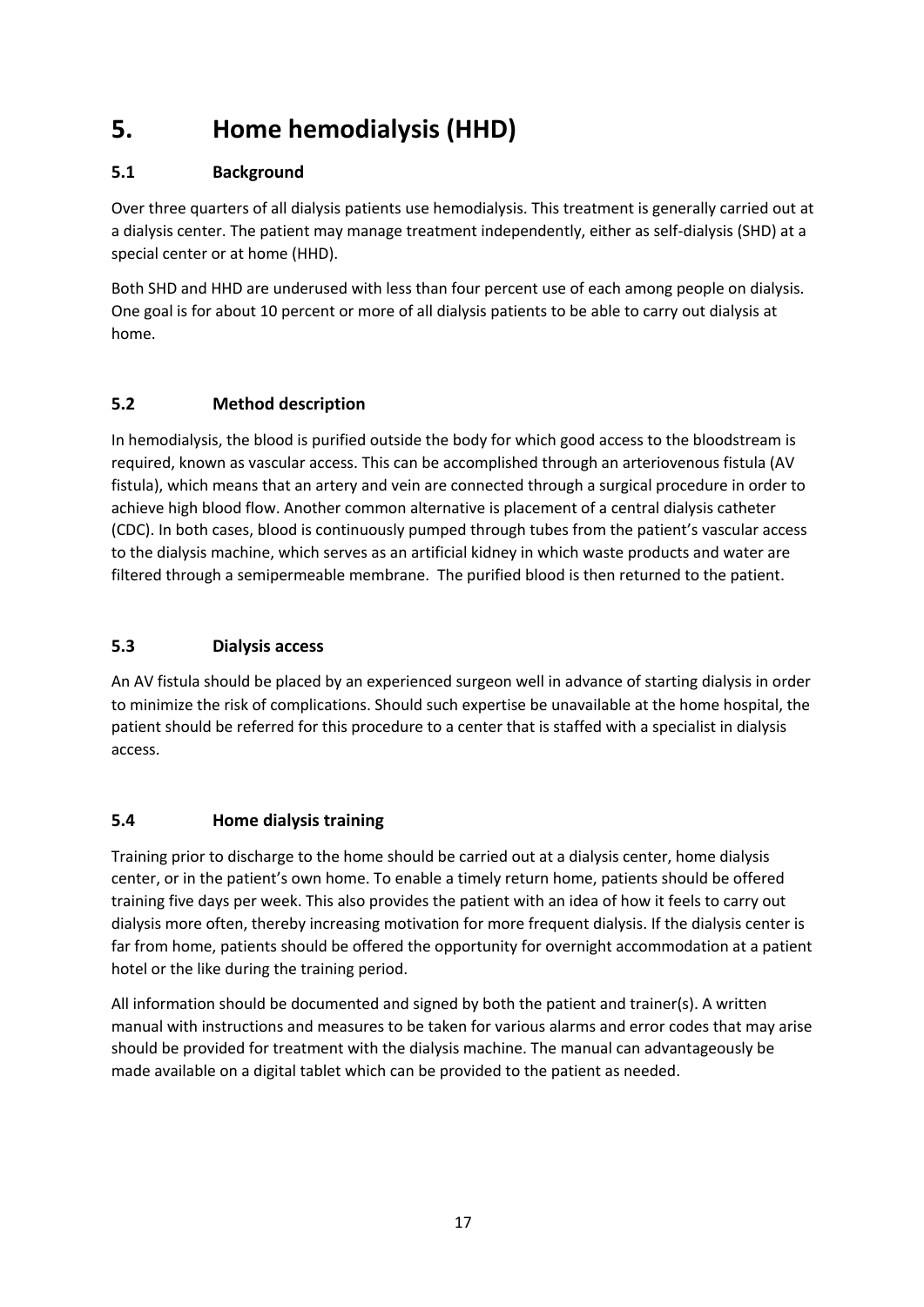#### **5.5 Home modifications**

Some home modifications are usually required for HHD. There should be sufficient space where the treatment is to be carried out, as well as for storage of consumables. Support from the social worker should be provided since it may be necessary to move to a different residence. An occupational therapist should be involved if modification of the residence is required.

Should the home need to be remodeled, the patient must contact the municipality to apply for a housing modification grant. There should be a list of requirements that the home must meet to carry out HHD. Patients are encouraged to contact their insurance company to check that their home insurance and property insurance policies cover any costs that may arise in the event of damage.

#### **5.6 Equipment prior to returning home**

Once the patient is fully trained and ready to begin home dialysis, the home should be equipped with a dialysis machine along with the necessary water purification system. It is extremely important that the patient have a blood leak detector that provides an alert in case blood leaks around the patient's vascular access. There should also be an alarm for potential water leaks. If the dialysis machine is not equipped with a built-in alarm, several external blood leak detectors are available on the market. Should anything else be needed for the patient to be able to safely carry out home dialysis, help with practical solutions should be provided.

#### **5.7 Assistance and support after returning home**

Telephone support should be available to the patient outside of regular working hours. Concerning technical support, this may be a collaborative service shared by many centers. When relief is required or in case of illness, patients should have the opportunity to receive dialysis at their dialysis center. All patients who carry out their treatment at home should receive assistance as needed in the home either through home services/home health care, or from family members who are reimbursed for their efforts.

#### **5.8 Follow-up of procedures**

Patients who carry out home dialysis are members in their care team. Patients should be provided with continuing education through the home dialysis center, which must also ensure patient compliance with all procedures. This should be achieved by visiting the patient at home or in the dialysis center. Patients should be provided, as needed following lengthy hospital stays, breaks, or incidents, with the opportunity to refresh their home dialysis training. Contact and meetings with others who carry out home dialysis and family members should be considered to be an important part of monitoring and arranged through the home dialysis center.

#### **5.9 Distribution and disposal of consumables**

Distribution of consumables and disposal of empty packaging must be done according to an individually tailored plan. Consumables should be delivered directly to the patient's home or other address.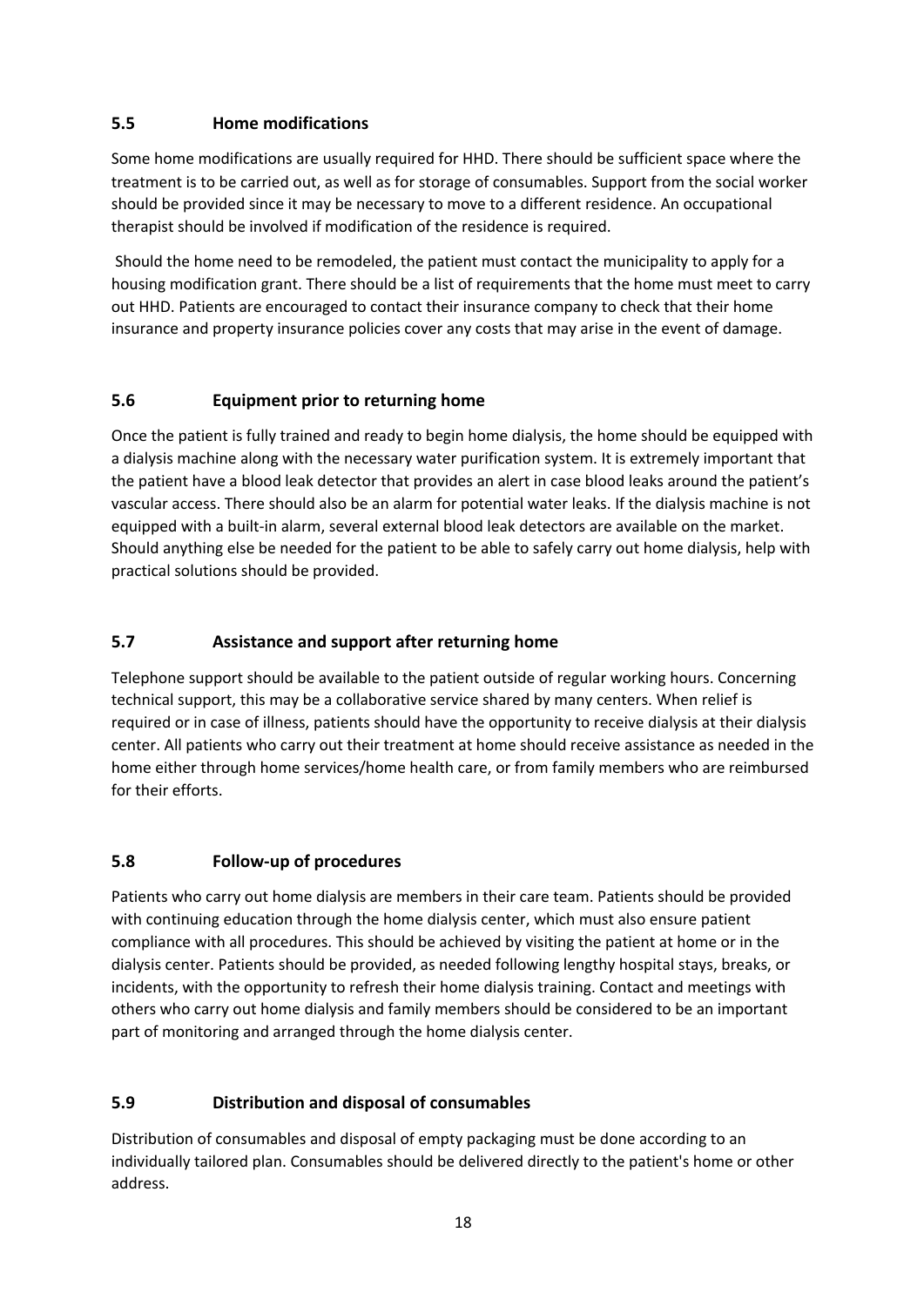Patients should be informed of any changes to the range of consumables offered, and if necessary, be given new instructions on proper use. Patients should be able to place orders online or by phone.

# **6. Self-hemodialysis (SHD)**

#### **6.1 Background**

If a patient is unable or unwilling to have HHD, then SHD becomes an option. In such cases, the patient may independently conduct dialysis treatment within the premises of the dialysis center by following the same procedure as at home. Patients should be offered a flexible dialysis schedule and be able to adapt their dialysis to their needs. If possible and by special agreement, patients should be able to have access to the premises outside regular working hours in order to independently carry out their treatment.

Training for SHD is provided in the same way as for HHD (5.4).

# **7. References**

**Hemdialys i Sverige och effekter på arbetsmarknadsutfall och hälso- och sjukvårds- kostnader**  *[Home dialysis in Sweden and effects on labor market outcomes and healthcare costs***]**

Johan Jarl, Zartashia Ghani, Health Economics, Department of Clinical Sciences, Malmö, Lund University

#### **PM - juridiska förutsättningar för egen- vårdsbeslut vid dialysbehandling** *[PM - legal requirements for self-care decisions in dialysis treatment]*

Oskar Höllgren, Institutet för Medicinsk Rätt AB

#### **Annual Report Swedish Kidney Registry**

https://www.medscinet.net/snr/rapporter.aspx

#### **Annual Report USRDS, United States Renal Data System**

https://www.usrds.org/adr.aspx

#### **Long-term prognosis with home hemodialysis. A comparison with other renal replacement therapies**

Dissertation Helena Rydell

https://portal.research.lu.se/portal/sv/publications/longterm-prognosis-with-home-hemodialysis-acomparison-with-other-renal-replacement-therapies(ecaa374e-ad3d-46ea-9bcf-ff175e- b65c2d).html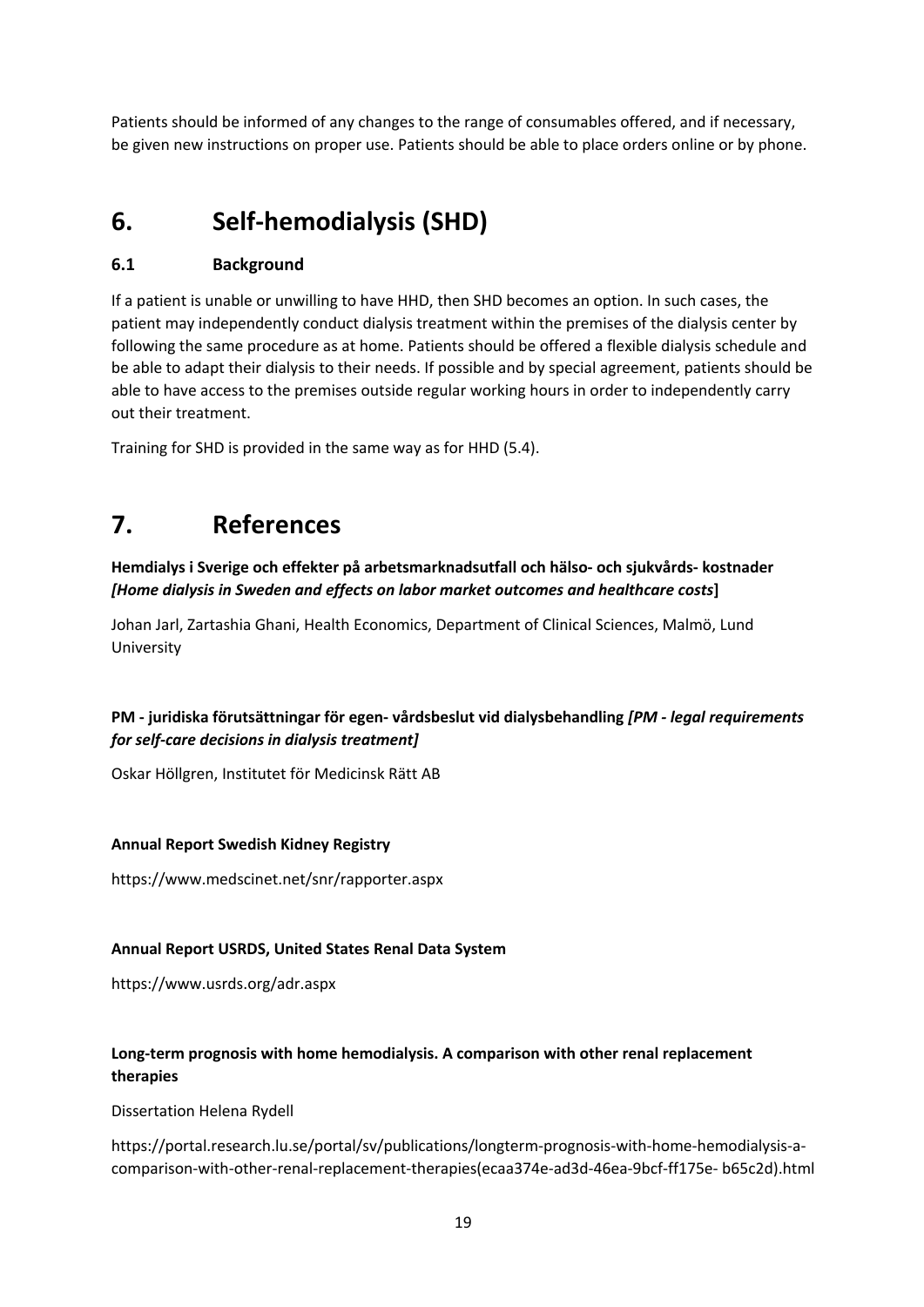#### **Cost Effectiveness of Dialysis Modalities: A Systematic Review of Economic Evaluations**

Howell M et al. Applied Health Economics and Health Policy 2019

#### **Outcomes of integrated home dialysis care: a multi-centre, multi-national registry study**

Nadeau-Fredette AC et al. Nephrology dialysis transplantation 2015

#### **The impact of education on chronic kidney disease patients' plans to initiate dialysis with self-care dialysis: a randomized trial**

Manns BJ et al. Kidney International 2005

#### **Quality of life, self-care ability, and sense of coherence in hemodialysis patients: a comparative study**

Ageborg M et al. Hemodialysis International 2005

#### **Kris och utveckling** *[Crisis and Development]*

Johan Cullberg, Natur & Kultur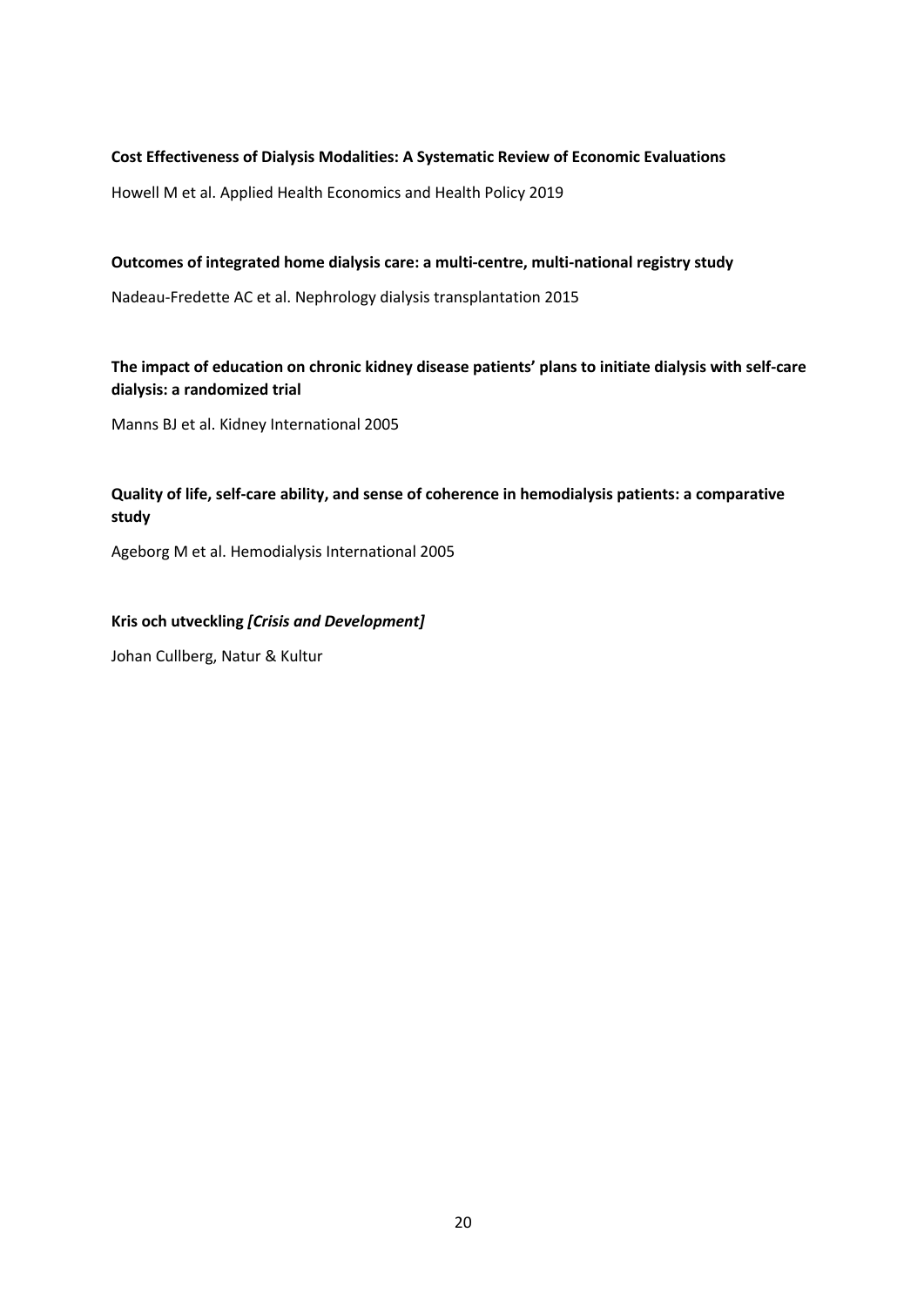# **Proposal for description of responsibility for home hemodialysis patients**

Recommendation of the Steering Committee for Home Hemodialysis in Sweden. To be used with consideration taken to department procedures.

#### **The patient is responsible for:**

- Prepare dialysis machine for treatment, start and end dialysis treatment and deal with any alarms.
- Record batch numbers of concentrate, bicarbonate, filters and tubing at each dialysis session.
- Carry out self-puncture in the AV fistula/graft or prepare the central dialysis catheter according to procedure.
- Follow given dialysis orders.
- Ultrafilter a max of......... ml of fluid per hour.
- Document each dialysis session according to procedure.
- Always disinfect the machine after treatment according to procedure, or at least every three days, and wipe the machine down.
- Blood samples are taken as agreed.
- Water samples are taken according to procedure.
- A phone must be available during treatment.
- The dialysis room and storage space for materials must be kept clean.
- Report any incidents/deviations to the nurse.

**If the patient does not follow any of the above points, responsible staff at the dialysis clinic have an obligation to reconsider the decision to allow the patient to manage dialysis treatment at home.**

The above refers to dialysis system: ......................................................................

Date ………………...............................................................................................

Patient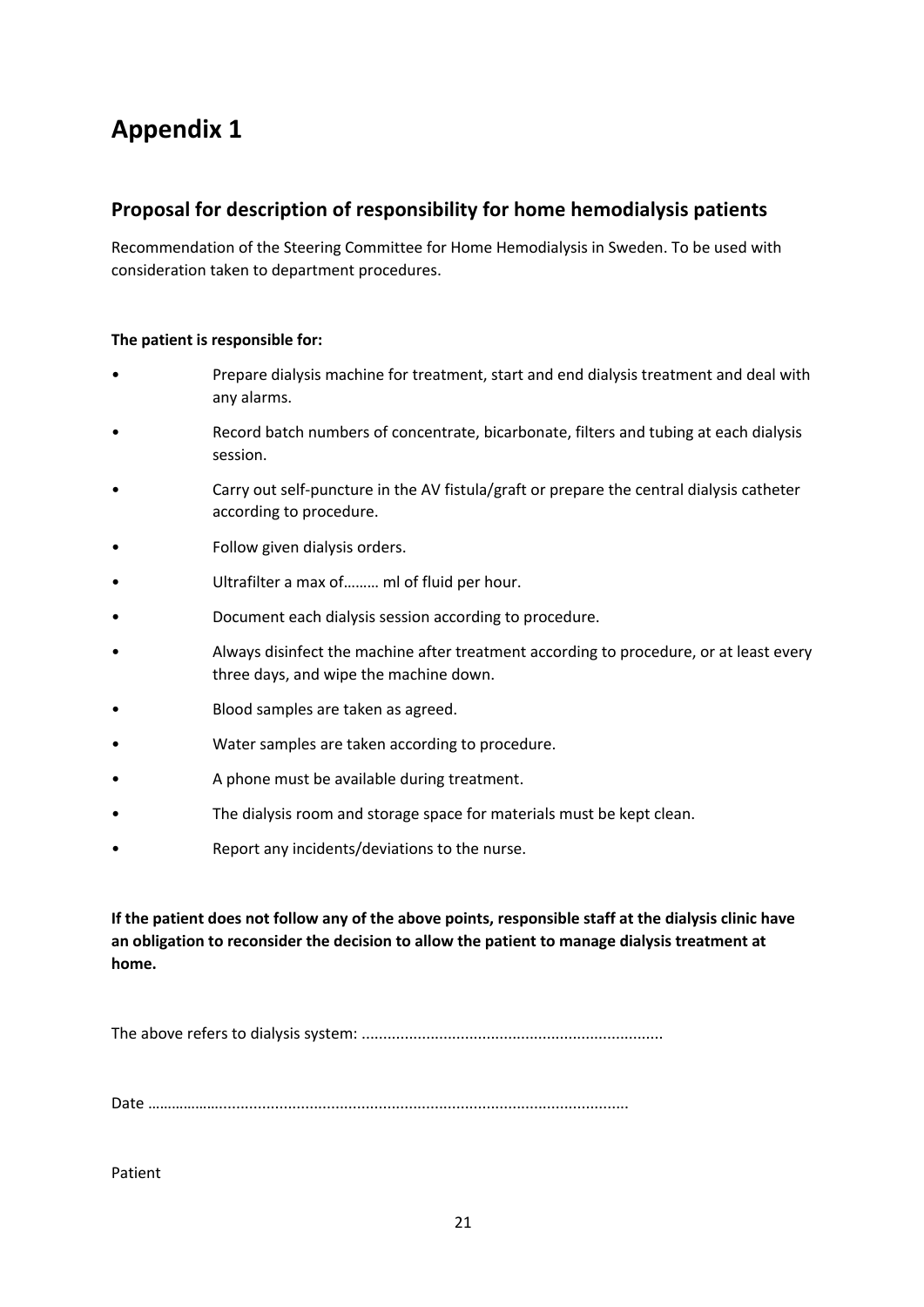| Doctor       |
|--------------|
|              |
|              |
|              |
|              |
| <b>Nurse</b> |
|              |
|              |
|              |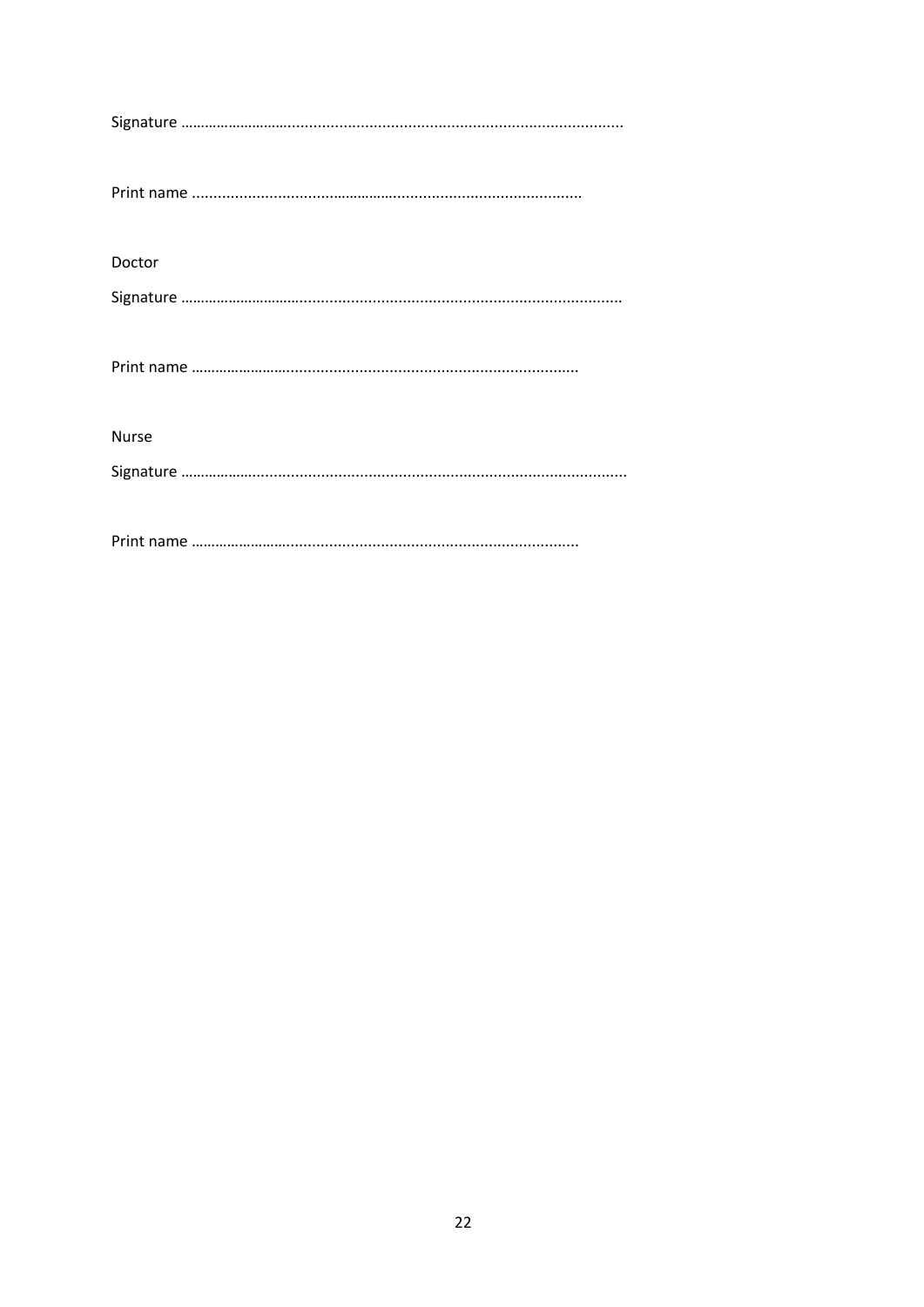#### **Proposal for additional costs that can be addressed when applying for reimbursement of additional costs for HHD**

- Water consumption Record the number of hours that the machine or water purification system is running May vary by machine Include use of electricity for water pump if the patient has his or her own source of water
- Electricity, hours that the entire system is run. May vary depending on what machine is used.
- Dialysis diet based on dietician certificate. May vary by gender and by county council.
- Extra laundry.
- New purchase of bedding and towels.
- Increased amount of trash/garbage. Transportation costs to and from recycling center Larger trash container if necessary.
- Additional cost for home dialysis room/storage room. A larger residence may be needed, and thereby higher rent.
- Dues to patient association
- High-cost protection for medications.
- Medicines that are not covered by high-cost protection.
- Illness-related travel expenses, high-cost protection.
- Medical visits, high-cost protection
- Batteries needed for various alarms. For example, Venac, water alarm, etc.
- Exercise pass.
- Telephone expenses
- Disposal of materials to recycling center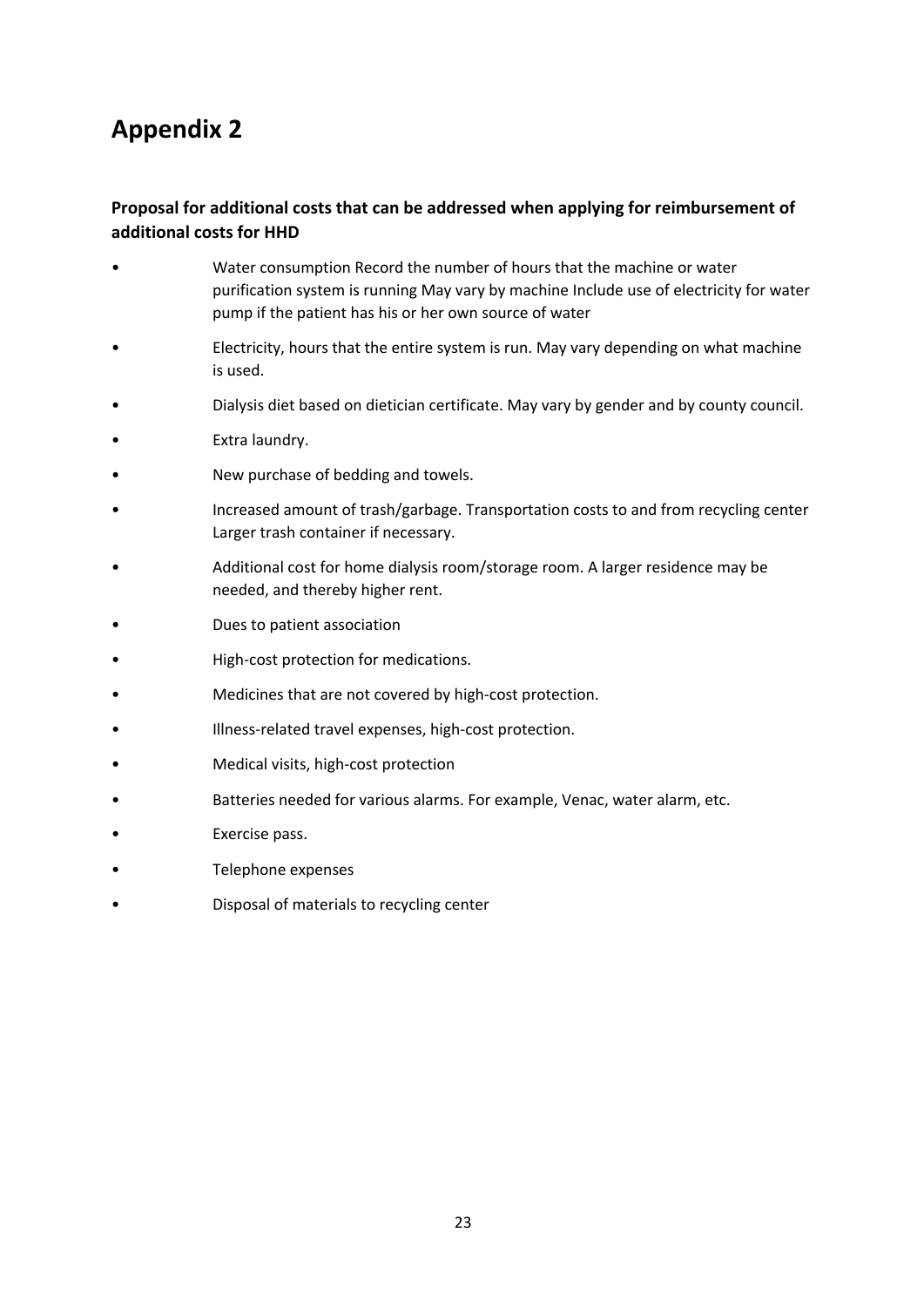### **Proposal for additional costs that may be included when applying for reimbursement of additional costs for PD**

- Electricity, hours that the entire system is run. May vary depending on what machine is used.
- Dialysis diet based on dietician certificate. May vary by gender and by county council.
- Extra laundry.
- New purchase of bedding and towels.
- Increased amount of trash/garbage. Transportation costs to and from recycling center Larger trash container if necessary.
- Additional cost for home dialysis room/storage room. A larger residence may be needed, and thereby higher rent.
- Dues to patient association
- High-cost protection for medications.
- Medicines that are not covered by high-cost protection.
- Illness-related travel expenses, high-cost protection.
- Medical visits, high-cost protection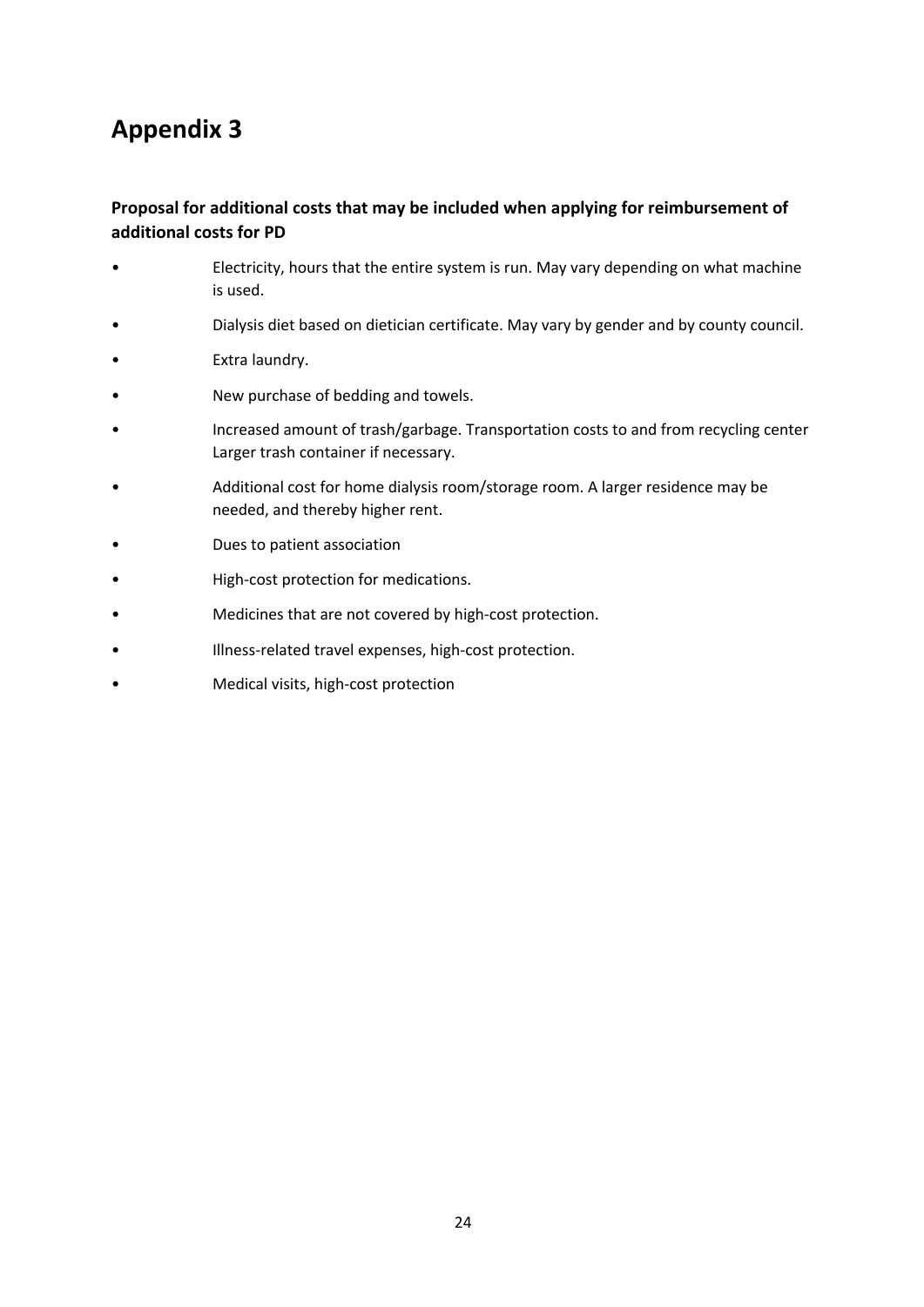#### **Home modifications**

#### **Possible requirements at start of HHD**

- Grounded electrical outlets in the entire room
- Water and drainage to and from the machine.
- Circuit breaker
- Water leakage protection for machine and water purifier.
- Closet or similar for storage
- Separate fuse for dialysis machine and water purifier
- Set of charcoal particle filter holders.
- Surge protector

#### **Possible requirements at start of PD**

- Grounded outlet
- Closet or similar for storage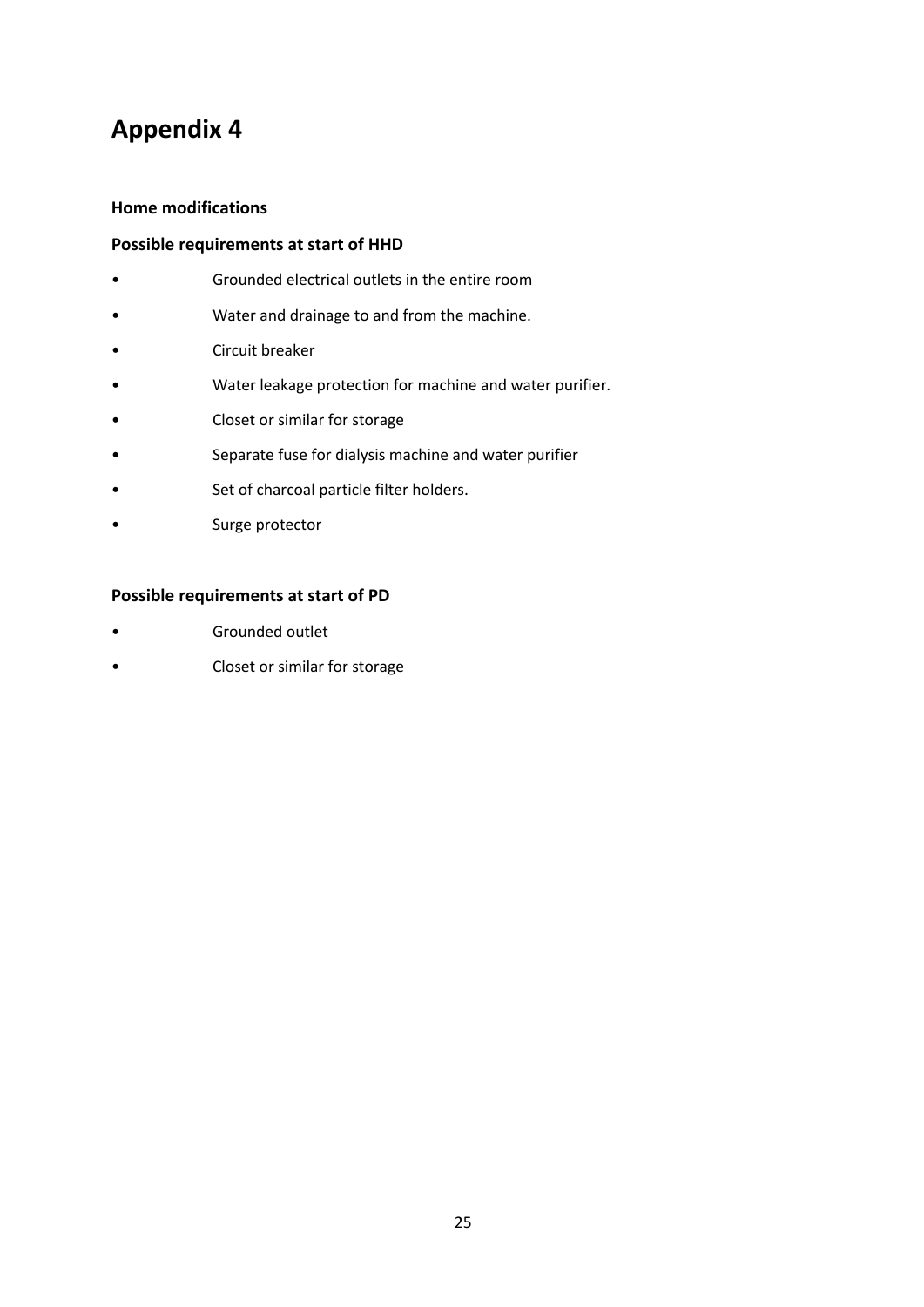#### **Equipment**

#### **HHD**

- Dialysis machine
- Floor protection against spills and flooding
- Blood leak detector
- Water purification
- Charcoal/particle filter

#### **PD**

- Machine
- **Trolley**
- Hot plate
- Stand for bag suspension
- Clamps
- Handheld scale

#### **Requirements for both HHD and PD**

- Hand disinfectant
- Skin disinfectant
- Disinfectant for machine
- **Gloves**
- Body scale
- Blood pressure cuff
- Water alarm for floor
- Storage unit such as closet or chest
- Waste basket with garbage bags
- Disposable washcloths
- Clamps/forceps and scissors